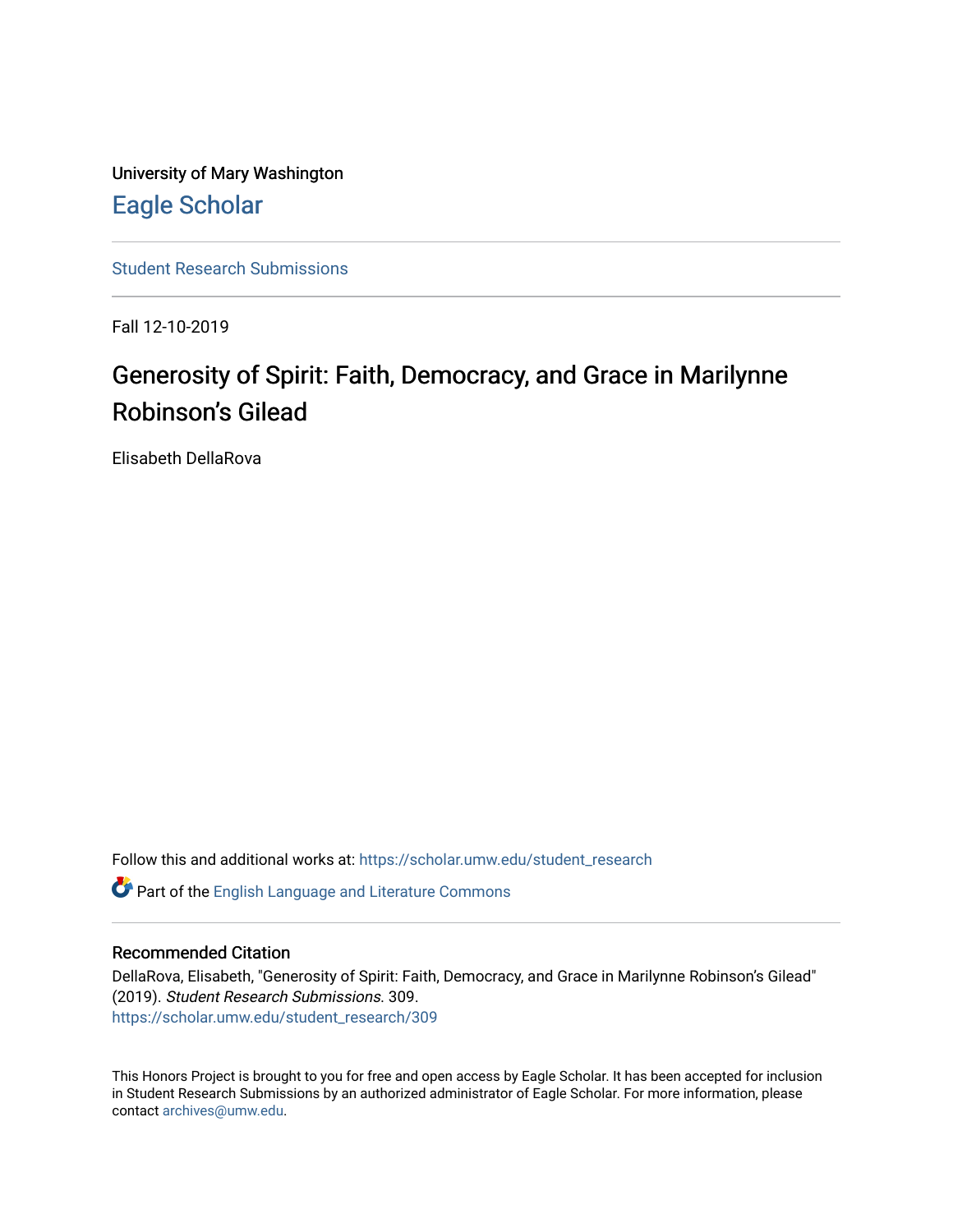#### Elisabeth DellaRova

Dr. Jonathan Levin

ENGL 491

### 10 December 2019

Generosity of Spirit: Faith, Democracy, and Grace in Marilynne Robinson's Gilead

"Wherever you turn your eyes the world can shine like transfiguration. You don't have to bring a thing to it except a little willingness to see. Only, who could have the courage to see it?" --Marilynne Robinson, *Gilead*

So writes John Ames, a primary character in contemporary American author Marilynne Robinson's books about Gilead, Iowa, a fictional small town on the edge of the prairie. Ames, a preacher, is attuned to the radiance of the world--the way that light and holiness appear in ordinary moments and in ordinary people. He is equally aware of the way that people consistently and inevitably fail each other and themselves--the inherent loneliness, brokenness, and fallibility of the human race. Through his character, and the other characters in her books, Robinson's stories ask--and answer--the questions, "What do we deserve, and what do we owe each other in this life?"

Put simply, her solution is grace: through her Gilead books, Robinson presents a picture of a gracious--or graceful-- American experience. Robinson is an avowed Calvinist, and Calvinism is usually perceived as a harsh strain of Christianity. However, Robinson's particular brand of Calvinism is gentler, emphasizing grace, immanence, and the sacredness of the individual. Robinson acknowledges that America is young and flawed, and yet, she believes, it is--or was-- characterized by a spirit of independence and generosity. Robinson believes that this important byproduct of America's Calvinist roots is fading and being replaced by a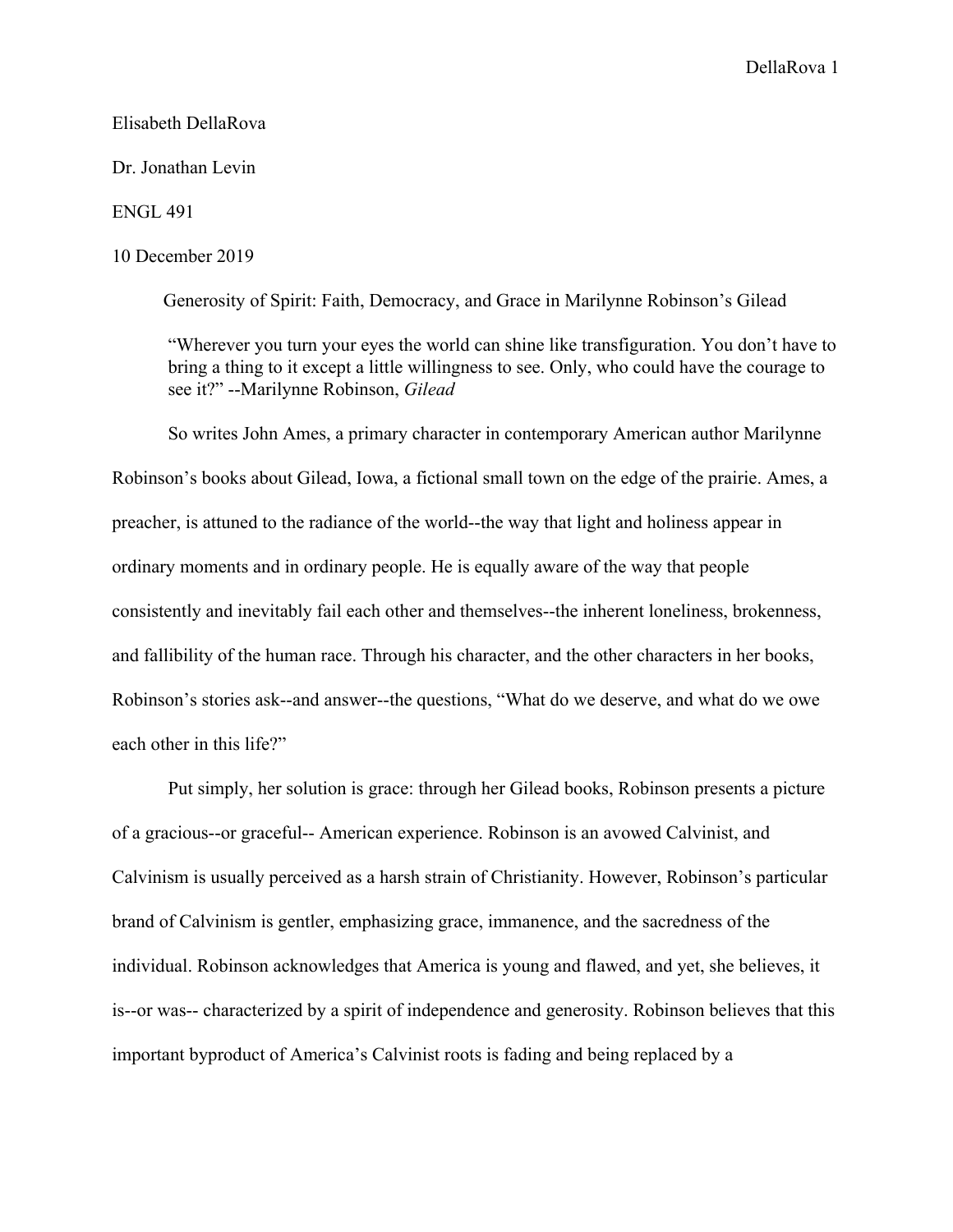Christianity--and a larger culture-- characterized by fear and distrust. But she holds out hope anyway, using the 1950s small town of Gilead, Iowa, and its inhabitants to make her point about the grace that every individual has the power to extend to others. This is exemplified in her Gilead books through characters like John Ames, Jack Boughton, and especially Lila Ames. Those last two, Jack and Lila, are outsiders--to Gilead and also to formal religion. Yet often, they are better at understanding and applying love and grace than the more traditionally religious characters, like Ames. Robinson uses them to demonstrate the value and diversity of human discourse, from our inner monologue to the conversations we have with others. And, most importantly, perhaps, Robinson displays through her characters' perspective the wondrous miracle of life as we can experience it--acknowledging the injustice and loneliness inherent to the human experience here on earth, and suggesting that the only hope we have of reducing that suffering is relationship. Robinson argues for generous discourse, which allows us to connect even with those who have failed us, because, she believes, we all deserve the grace that we are able to extend to each other. The American experience, then, is to Robinson a tangible, understandable example of the freedom available to all of us: the ability to connect with each other graciously, generously, and compassionately, despite our failures and differences. In fact, Robinson argues through her books that the only way we can alleviate the injustice, loneliness, and suffering that are inevitable in this life is to treat other people as though they are infinitely precious and worthy of forgiveness, which takes courage and intentionality.

### Robinson's Gilead Books

Marilynne Robinson is an American novelist and essayist. Her three most recent works of fiction center on a small town in Iowa in the mid-1950s. The first, *Gilead*, is a series of letters by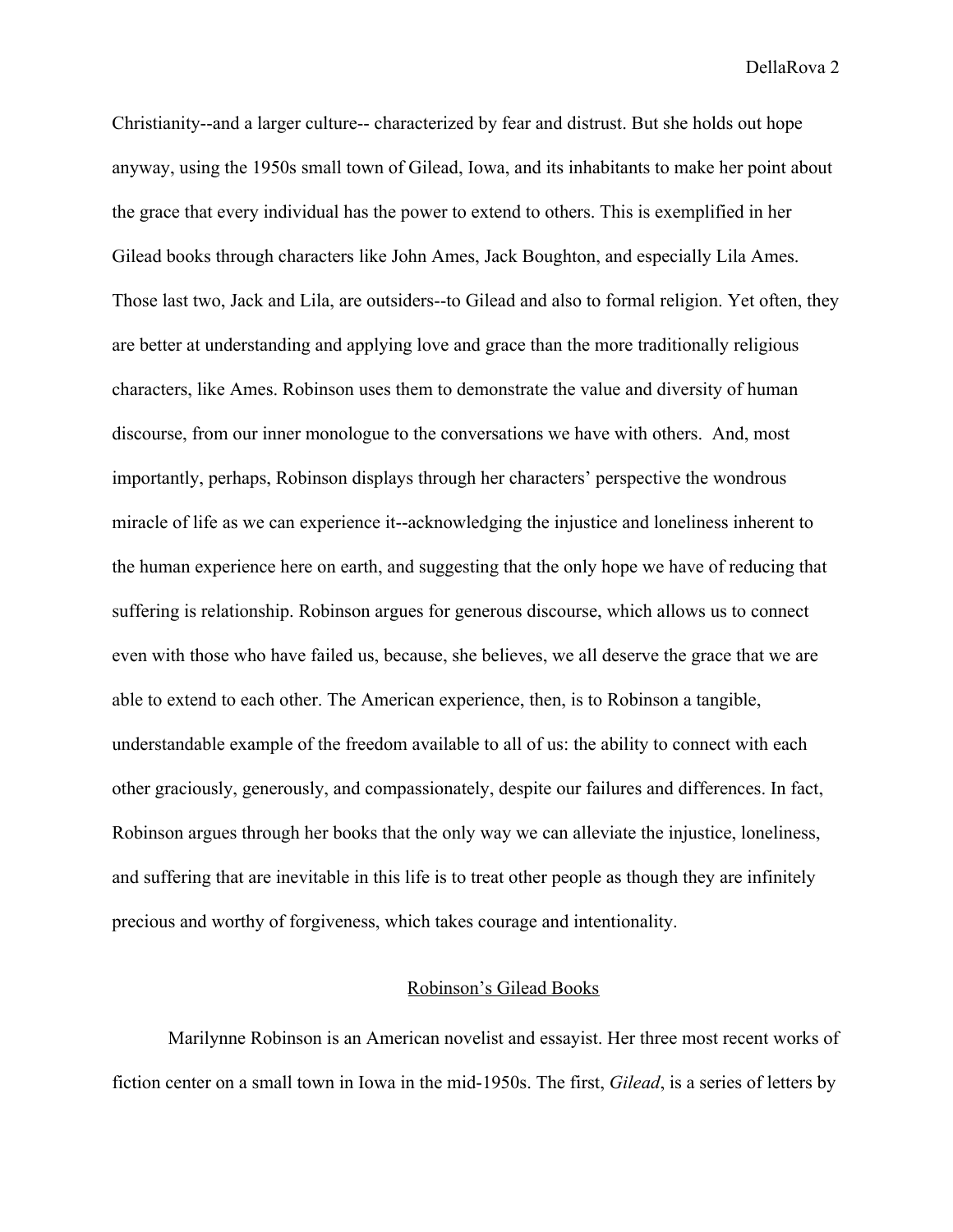Congregationalist minister John Ames to his young son. Ames's father and grandfather shared the same name and profession. In *Gilead,* Ames is an old man. Late in his life, he has married Lila, a younger woman with whom he has the son, Robby. Ames, knowing he will not live long enough to see his son grow up, wants to impart his wisdom to Robby, which is why he chooses to write the letters. Most of this wisdom is highly theological in nature, including reflections on books he has read, sermons he has delivered, and religious experiences he has had. He also tells some personal stories; the most important one unfolds as he is writing the letters. It is the story of Jack Boughton's return to Gilead. Jack, who is named after John Ames, is the son of Robert Boughton, the town's Presbyterian minister and Ames's best friend. Jack, now in his forties, left Gilead decades before while in college, abandoning a young girl he had become involved with and the child he had with her. The rest of the Boughton family was left to deal with the consequences of his actions--caring for the young girl and the baby, who were extremely poor and lived in squalor at the edge of town. Eventually, however, the baby died, and the young girl moved away, never to be seen again. Jack never expresses any interest in either of them again, and in fact never returns to the scene of his series of tragic mistakes until he reappears in *Gilead*.

*Home*, the second novel, tells the same story of Jack's return, but through the perspective of his sister Glory, who has also returned to Gilead just months before to care for their aging father. Jack comes back seeking reconciliation, and the two families must put to use the forgiveness and grace that their Christian faith, which they have claimed all their lives, requires of them.

*Lila,* the third book, is set a few years earlier than the other two and tells the story of Lila's life from her earliest memory to the birth of Robby. Lila, an outsider all her life, grew up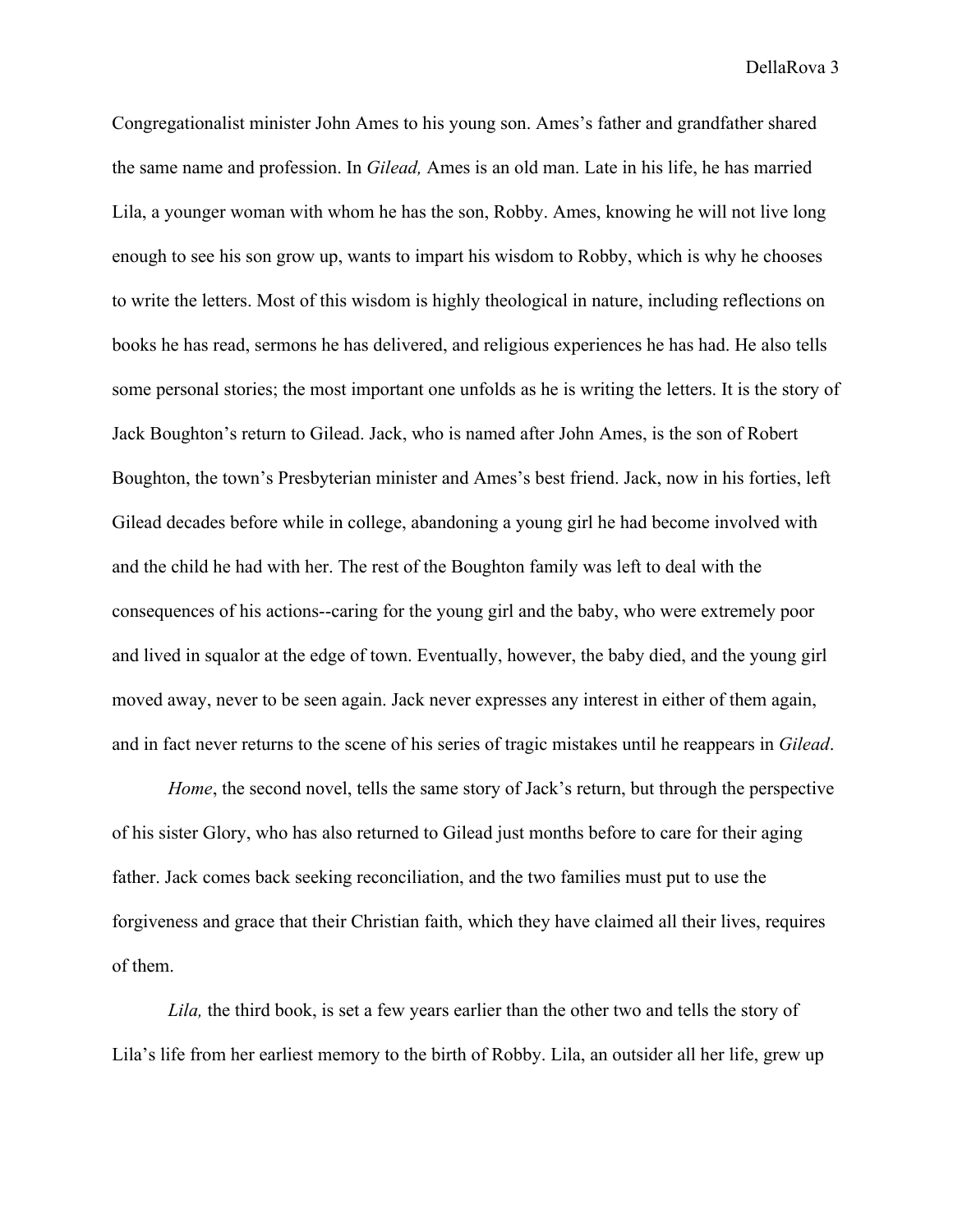with a group of migrant workers who were not related to her by blood. Her early adulthood was a patchwork of experiences on the margins of society. She arrives in Gilead by chance, intending to pass through, but strikes up an unlikely relationship with John Ames, and they marry shortly afterward. Even though their experiences up until that point have been vastly different, Lila and Ames are able to communicate on the basis of a mutual understanding of the value of the human soul.

#### American Activism in Gilead

As an illustration of her ideas about the inherent value of humanity, Robinson is intentional about setting her stories in a place that is historically associated with American activism. 1950s Gilead, Iowa, where the books are set, is loosely based on a real town in Iowa. The characters refer to Iowa on a couple of occasions as the "shining star of radicalism," a reference to a Ulysses E. Grant quote. This is because Iowa was a stopping place for radicals like John Brown during the Civil War era, and many of the small communities like the one Robinson creates in the books supported him and his cause. As both John Ames and Jack mention at different times in *Gilead* and *Home,* Iowa was one of the only states not to have anti-miscegenation laws during the mid-twentieth century when the novels take place. John Ames's grandfather, the first John Ames, is also a preacher and a close friend and associate of John Brown. "Radical" is a good way to describe him; he claims to experience visions and fights for social and racial justice (sometimes literally). In a letter, which John Ames includes inside his own letters to his son, the grandfather writes, "When I was a young man the Lord came to me and put his hand just here on my right shoulder. I can feel it still. And He spoke to me, very clearly. The words went right through me. He said, Free the captive. Preach good news to the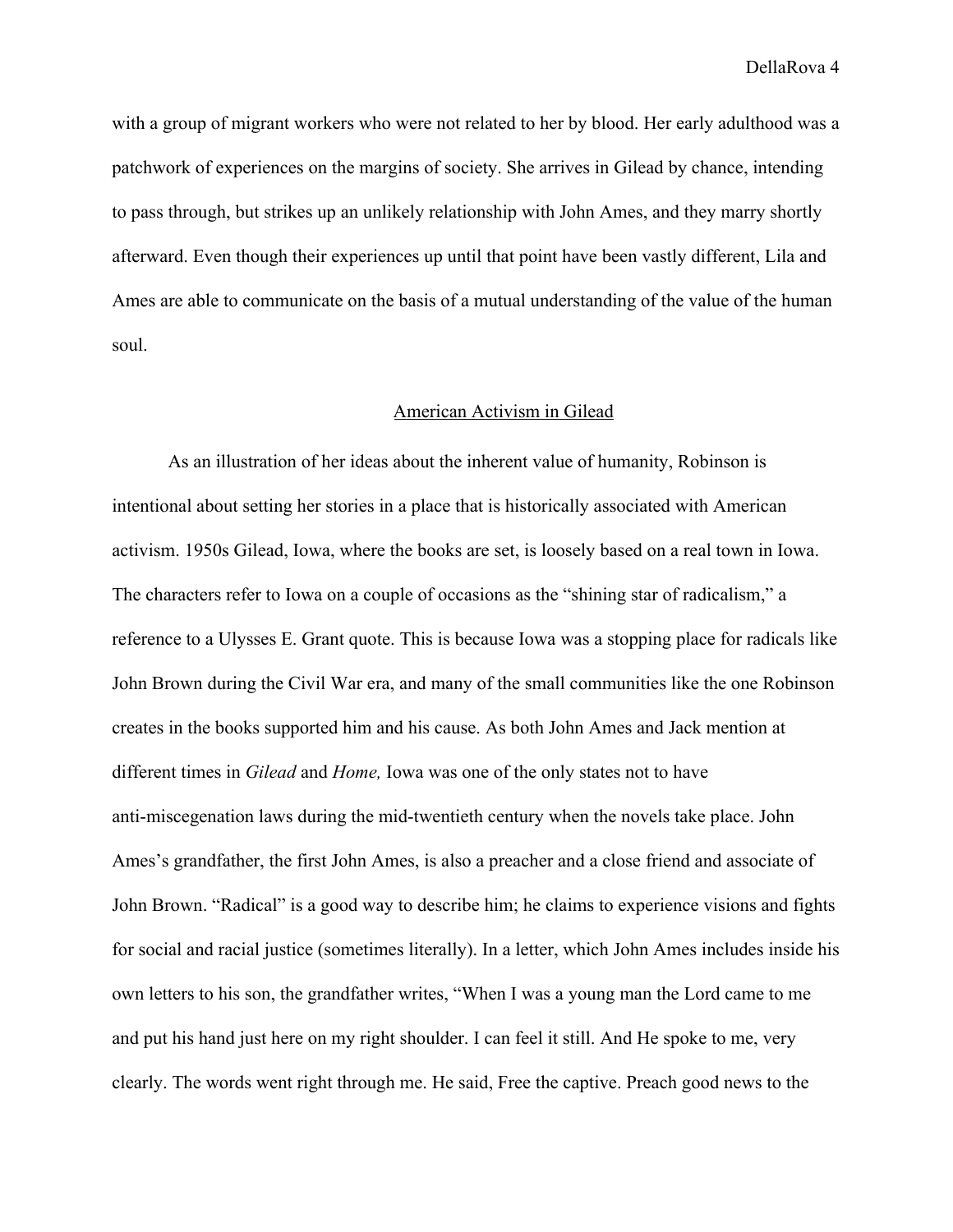poor. Proclaim liberty throughout the land" (*Gilead* 175). These convictions manifest as his radical fight for racial justice during the Civil War period. However, this radicalism is denounced by Ames's pacifist father, John Ames II, who was alienated by John Ames I's actions (which are sometimes violent). But our John Ames seems to understand his grandfather's convictions, at least, if not his methods of achieving them. He realizes that it is essential to acknowledge suffering and injustice in order to give or receive grace. Ames and his grandfather share the same sense of the failings of their nation (and, by extension, its people). They recognize the insufficiency of humanity to consistently do right by each other. Ames's grandfather says, "The President, General Grant, once called Iowa the shining star of radicalism. But what is left here in Iowa? What is left here in Gilead? Dust. Dust and ashes. Scripture says the people perish, and they certainly do. It is remarkable. For all this His anger is not turned away, but His Hand is stretched out still" (*Gilead* 176). Here he presents a view of the issue that is remarkably similar to Ames's conception of grace. He acknowledges God's judgment against the injustices of humanity, while simultaneously granting that God has not given up on Iowa or the "dust" that inhabits it-- "His Hand is stretched out still." It is a rather hopeful take for an otherwise severe character.

Ames's responses to the issues of racial injustice are less principled than those of his grandfather. He hesitates and hedges, never quite sure how to address the issue when it faces him head-on. After Jack reveals his interracial marriage to Ames and asks him whether he thinks that he and his wife could live safely in Gilead, Ames consciously deflects the question, as he does so many of Jack's questions:

"But then he said, 'What about this town? If we came here and got married, could we live here?' Well, I didn't know the answer to that one, either. I thought so.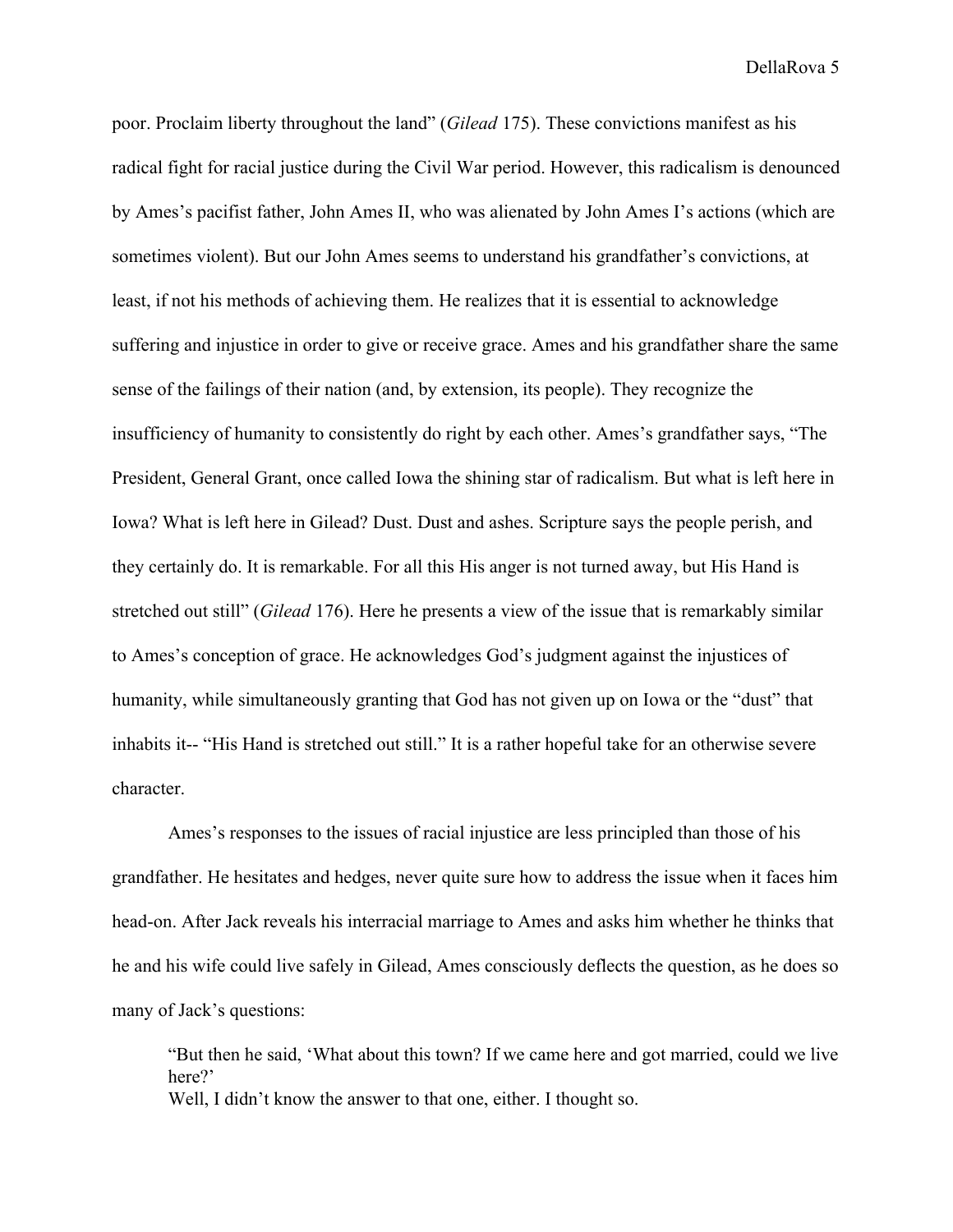He said, 'There was a fire at the Negro church.' 'That was a little nuisance fire, and it happened many years ago.'" (*Gilead* 231).

Ames does not like to lack the answers to any question posed by Jack Boughton. But here, he recognizes that his lack of answers represents his own complacency. He does not know if Jack's wife would be welcome in Gilead because he has not had to face this issue before-- or at least not recently. Neither has anyone else in the small town. Ames cannot promise the social generosity--or justice-- that Jack desires on behalf of the other townspeople, because he is aware that despite what the laws say or do not say, they are enforced socially and that requires everyone to agree, or at least to be tolerant. Although he is not much of an activist, at least John Ames is honest. He recognizes the failings of America as a whole, and understands that they are probably present in the individuals living in Gilead, even the members of his own congregation.

Christopher Douglas, in an article on multiculturalism and race in *Gilead,* follows the idea of social justice in Robinson's novels. The article is critical of Robinson's representation of racial issues in *Gilead* and *Home*. Douglas argues that Robinson tries to place her "liberal Christianity" in opposition to the conservative, evangelical Christianity of the last 40-50 years: "Robinson's Christianity is short on doctrine and long on wonder, mystery, and wisdom" (339). He argues that she does this through the racial and civil rights themes that emerge in the books. In so doing, Douglas states, she is ignoring the historical reality of Christian support of slavery and Jim Crow. According to Douglas, Robinson is attempting to locate Christianity--at least liberal Christianity--as a form of cultural identity, an oft-forgotten "answer" to America's ills. Essentially, Douglas thinks that Robinson is leaving out the parts of American Christian history that do not conveniently fit into her perception of Christianity. He finds this problematic, because it is coupled with Robinson's ideas about writing as truth and as the result of historical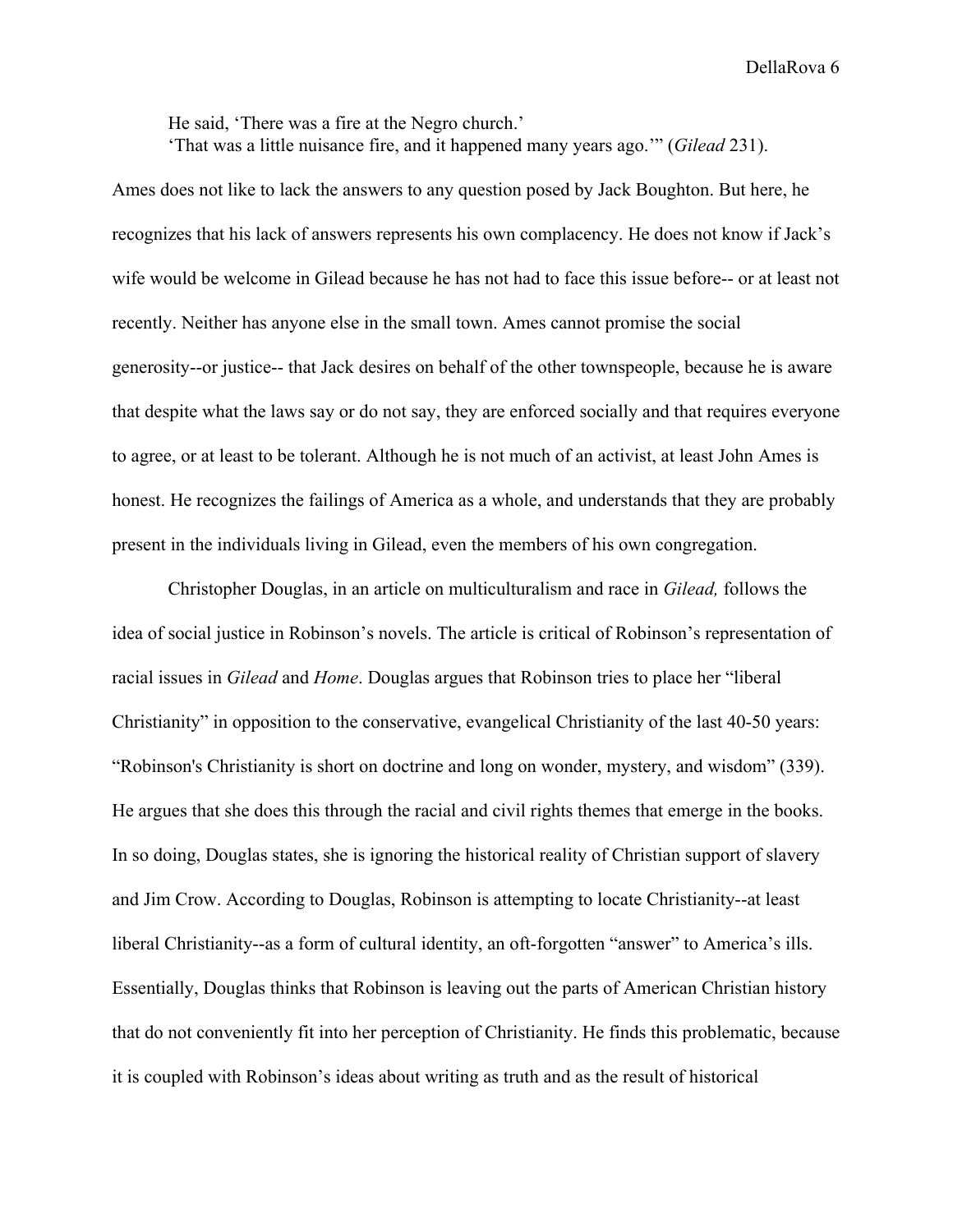experience: "In *Gilead* the narrator, John Ames, suggests that in writing his sermons he is 'Trying to say what was true' (19), and in this spot at least I think we could say that the narrator and author both conceive of writing - sermons or novels - as forms of truth telling, or at least trying to get at the true, even given the mystery of existence" (Douglas 338). Douglas's conclusion is that Robinson is simplifying--perhaps out of ignorance, or simply out of will--the ugly side of American Christianity: "Her historiography, as Deresiewicz suggests and as I have tried to show in detail, is as partial and narrow as that to which it is opposed" (350).

However, Douglas's conclusion is not satisfying, because Robinson's work leaves room for a fundamentally different understanding of the role of race relations in the books. While Douglas describes *Gilead* as an "intertext" to Toni Morrison's novel *Beloved*, essentially arguing that the book is *about* race relations and their place in contemporary Christianity, another (perhaps more common) understanding of the book is that race relations are an *example* used by Robinson of the unhealed wounds left in America's social consciousness. Robinson presents the idea that it is only the boundless grace that Ames and the other characters constantly talk about and experience that can heal these wounds. Race relations is the issue that has plagued Americans from the founding of the country, and I believe Robinson has chosen it as a display to accompany her larger argument-- that grace, as understood by John Ames, Lila, and Jack, is the source--or maybe the replacement of--true justice.

# Robinson and Calvinism

In order to understand the grace that Ames, Lila, Jack, and the other characters grapple with in the books, it is necessary to understand how Robinson draws on and addresses John Calvin's theology. Robinson, a Calvinist, presents her view on American Christianity,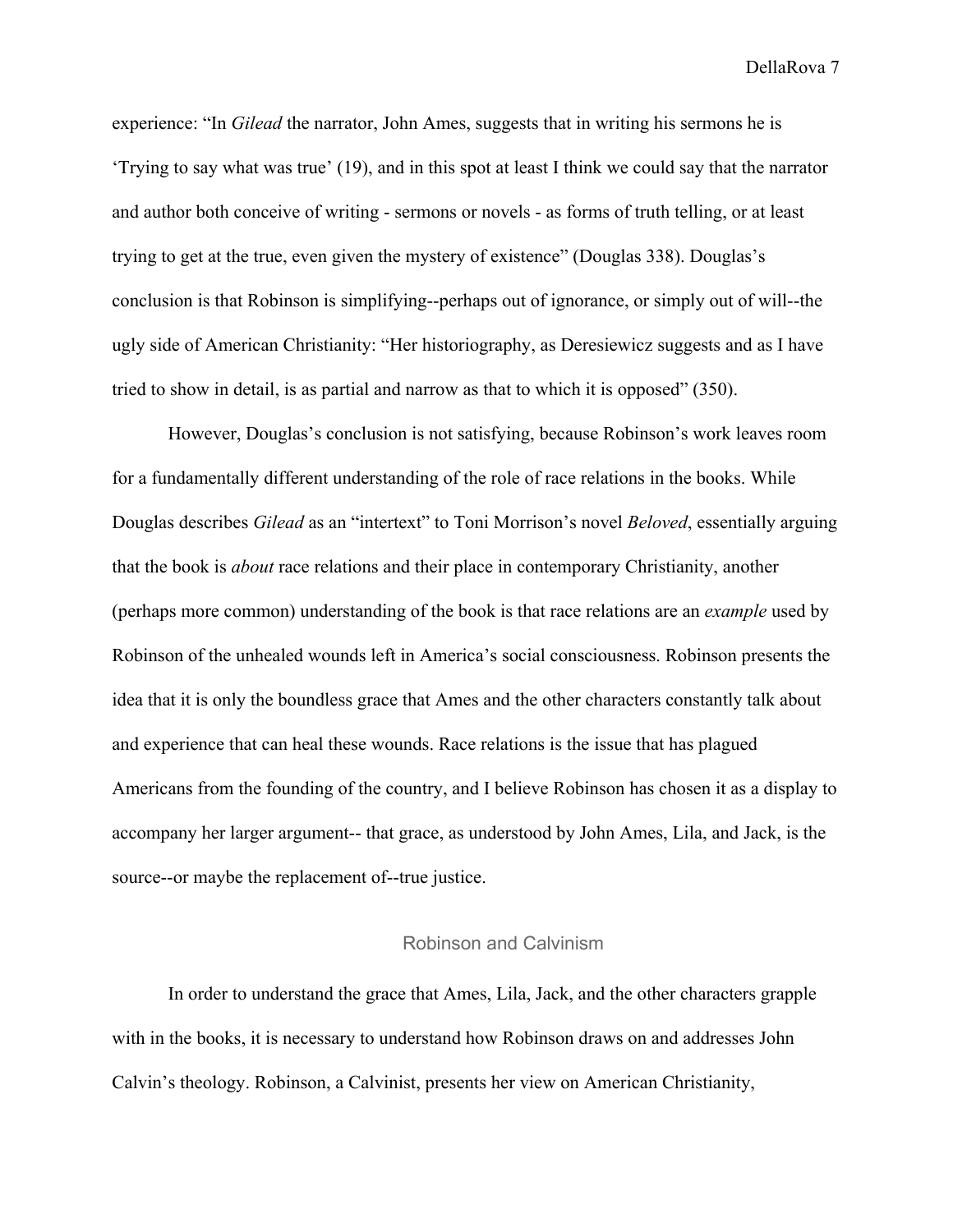Calvinism, and the role of theology in American culture. She does this through the voices of her characters, especially the two preachers and best friends John Ames and Robert Boughton. In an article on Robinson's theology, David Anderson writes: "Certainly her twinned novels, *Gilead* and *Home*, which center on the families of a Congregationalist and Presbyterian minister, respectively, show her perfectly at home in the inch-apart strains of Reformed and Calvinist theology. Indeed, the seriousness with which theology in general and Calvinist theology in particular is woven through the two novels makes Robinson unique among modern writers" (Anderson). Robinson's focus on Calvinist theology is intentional and essential to her readers' understanding of the books.

Calvinism is a Protestant theology that dates back to the 16th century. The writings of theologian John Calvin promote the ideas of total depravity, unconditional election (predestination), and prevenient grace. Calvinism manifested itself as Puritanism in America in the 17<sup>th</sup> and 18<sup>th</sup> centuries. In chapter two of *John Calvin's American Legacy*, David Little writes about the similarities between the structure of Puritanism and American democracy. For example, Puritans believed in liberty, a fundamental written code (prefiguring the Constitution), the importance of education, and a limited government controlled by the people.

In many ways, Robinson's take on this theology complicates the traditional American--and even global-- conception of Calvinism. Traditionally, Calvinism is regarded as a harsh denomination, due to John Calvin's emphasis on predestination and human depravity, as well as the denomination's relationship to Puritanism. But Robinson's work casts a more favorable light on Calvin's ideas: "In both her fiction and nonfiction Robinson seeks—and to a large extent succeeds, for the attentive reader—in dismantling the negative stereotypes of John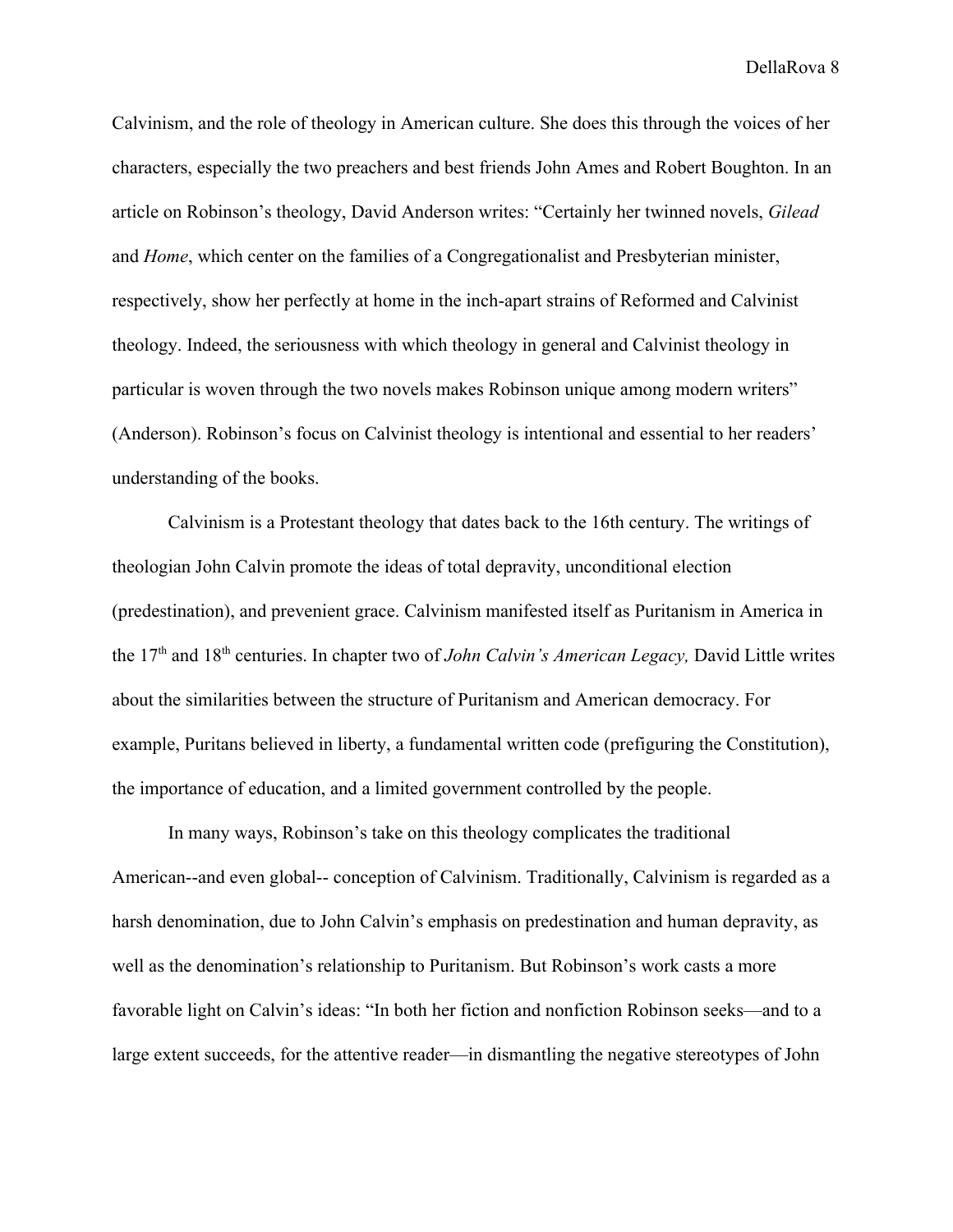Calvin, Calvinism, and Calvinism's Puritan progeny and reasserting the value of his theology in a contemporary context" (Anderson). Robinson believes that Calvinism is a foundational theology to American Christianity. She also believes that it is being slowly abandoned by Americans, in favor of less rigid beliefs, which might not deal with the less palatable tenets of Christianity, such as original sin: "I don't know whether it is time or history or Calvin that has left me so profoundly convinced of human fallibility, and so struck by its peculiar character. But I wouldn't mind hearing the word 'sin' once in awhile" ("Awakening" 101). Robinson believes it is necessary to acknowledge sin in order to address the injustice and suffering that we inflict on other people. This acknowledgement of the role that humans play in perpetuating injustice is essential to Robinson's larger point that she makes in her books and her essays, that the only way we can overcome that injustice is changing our own behavior--being more graceful and more generous. So here, Robinson draws out the parts of Calvinism that she believes are essential to the American experience, and, on a grander scale, to the human experience.

Robinson's brand of Calvinism, as well as that of her character John Ames, focuses heavily on grace. Thomas J. Davis, editor of *John Calvin's American Legacy*, writes on "John Calvin at 'Home' in American Culture" -- a reference to *Home.* He says of the book*,* "And the language of grace permeates the book—grace not as an easy pick-me-up for what ails you, but as the mysterious and awe-inspiring grace that recognizes life and its meaning as gifts of the divine, shared with humans, which humans try and yet sometimes fail to embrace" (270). Davis's conclusion is that Robinson's work, which focuses on the divine importance of the individual, as well as Calvinist elements like predestination and grace, makes the case that Calvinism should be one of the ideas "at the family table of American traditions." He argues this in the context of a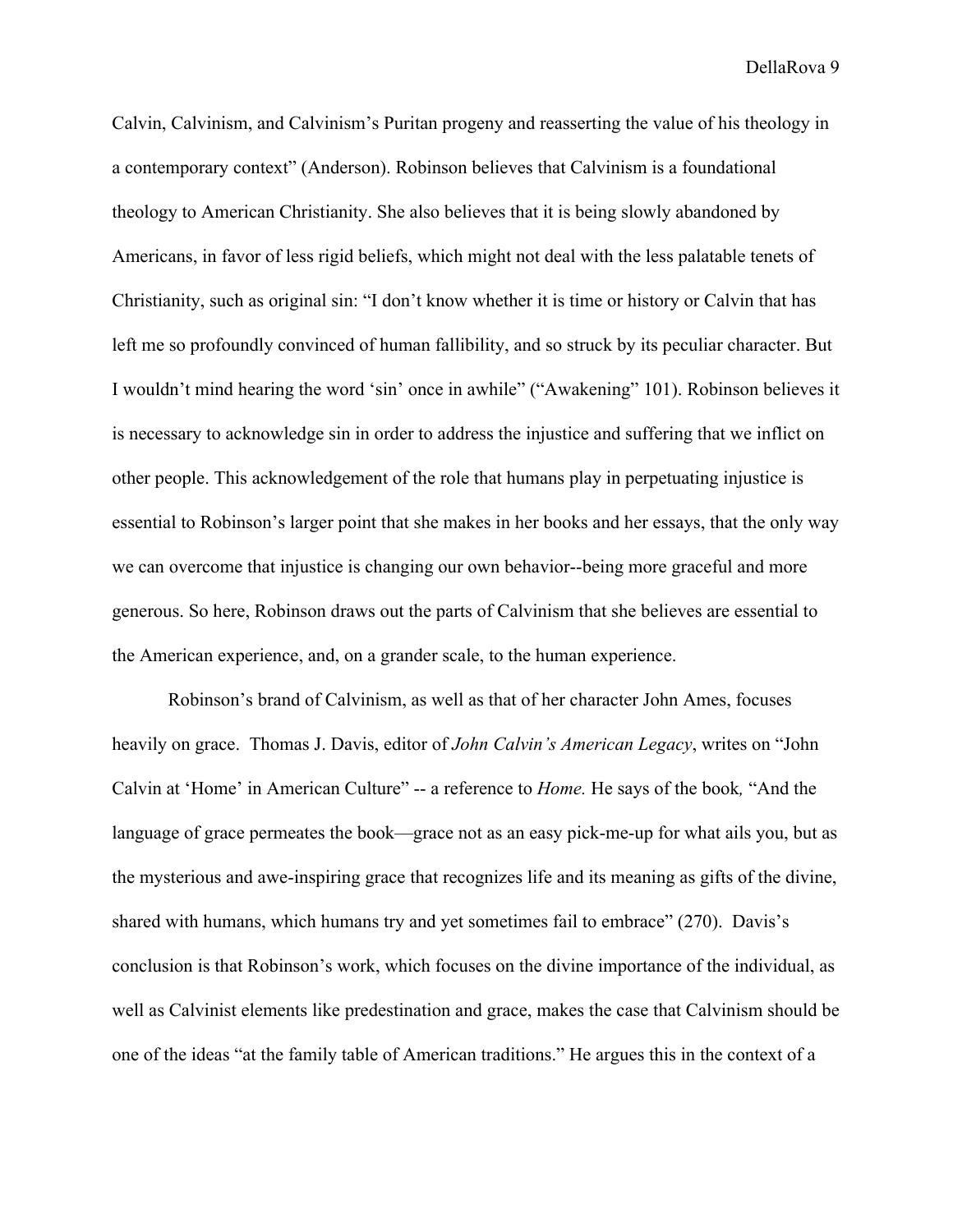book that has focused on the history of Calvinism in various American religious events

(specifically Puritanism and the Great Awakenings).

As Davis points out, this relevance to American history is another essential element of Robinson's Calvinism. Robinson draws attention to the historical significance of Calvin's ideas about divine intention by connecting them to the American experience in an essay, in which she quotes Abraham Lincoln:

> "Lincoln spoke in Calvinist language to a population it might have been meaningful at the time to call Calvinist, as the historians generally do. He says, Accept suffering with humility. Both suffering and humility will serve you. This apparent fatalism is actually confidence that life is shaped by divine intention, which will express itself in ways that can be baffling or alarming but that always bring an insight, pose a question, or make a demand, to the benefit of those that are alert to the will of God. The activism, even radicalism, of this tradition is inscribed very deeply on modern and American history. At the same time it was characterized by a striking inwardness, based on an immediate, an unmediated conversation between the Lord and the individual soul." ("Awakening" 100)

The presence of Calvinist ideas in Lincoln's speech is evidence to Robinson that Calvinist ideas are foundational to Americanness, whether we acknowledge it or not. She attributes Lincoln's confidence that "both suffering and humility will serve you" to Calvinism, and, by extension, to the American spirit. Robinson believes that the strain of Americanness that she calls "activism, even radicalism" is a direct result of the impact of Calvinist ideas like divine intention. Essentially, Robinson is saying that once we acknowledge this divine intention, we are required to participate in it: to ask questions and to attempt to change what's wrong with the world as we see it in order to carry out the grand plan of God.

Through her books, Robinson asserts that Calvinism is still an essential part of American culture, even despite its reputation: "In some sense, the recent novels might even be considered something of a reclamation project, an effort to reassert serious theology as part of cultural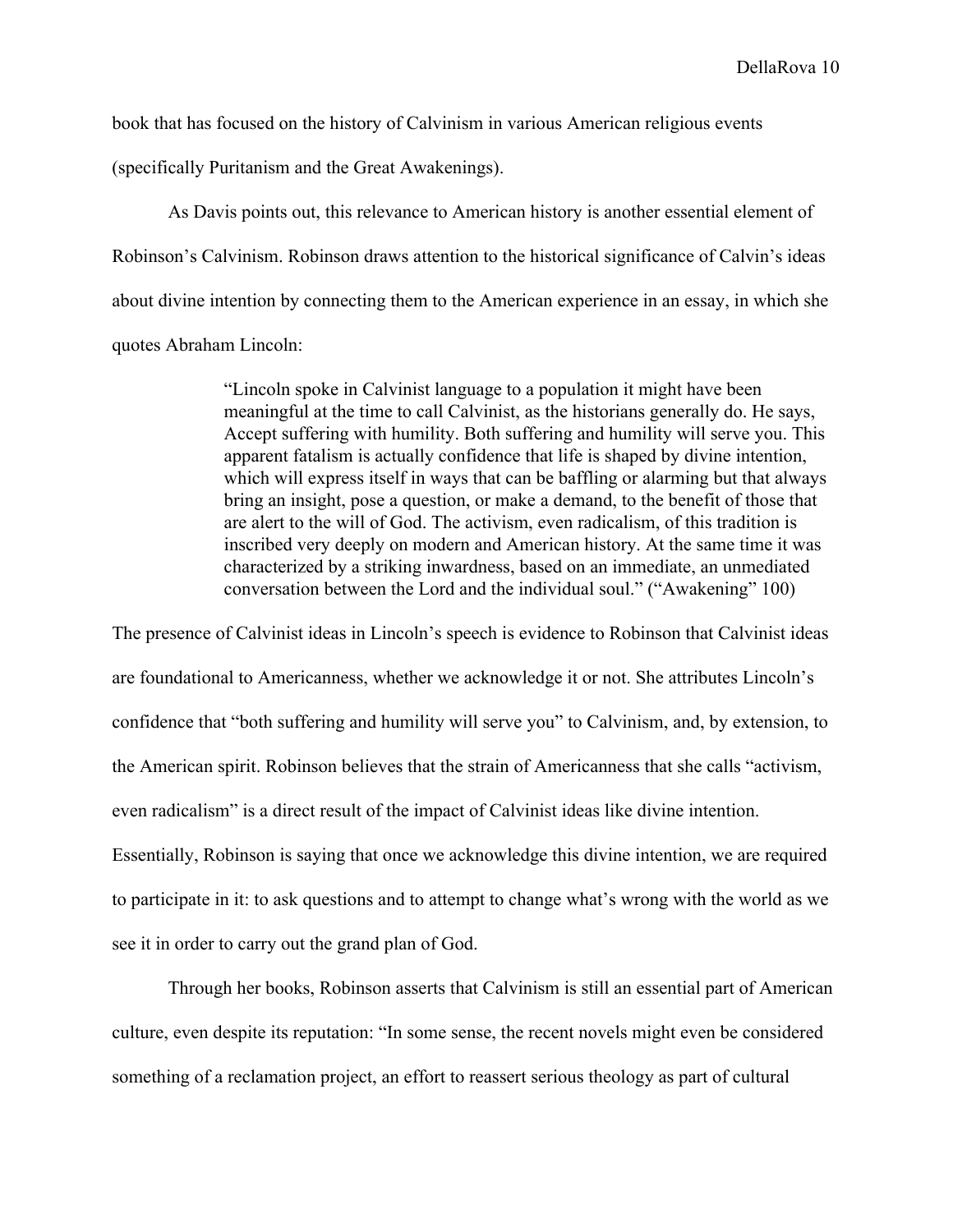discourse" (Anderson). Robinson believes that theology and religious tradition have had special power in American culture, certainly in areas like social activism and justice. Robinson writes in a recent essay that she is concerned about the impact of modern Christianity on that history: "The simple, central, urgent, pressure to step over the line that separates the saved from the unsaved, and after this the right, even the obligation, to turn and judge that great sinful world the redeemed have left behind--this is what I see as the essential nature of the emerging Christianity. Those who have crossed this line can be outrageously forgiving of one another and themselves, and very cruel in their denunciations of anyone else. Somehow in their minds this does not make them hypocrites, a word that for Jesus clearly had a particular sting. And no, this is not Calvinism" ("Awakening" 102). To Robinson, what is missing in the modern conception of American Christianity she describes is Calvin's emphasis on the idea of human depravity--grace is not as powerful or necessary if we do not acknowledge the ways that humanity constantly fails itself--through hypocrisy, through support of unjust systems, and, most fundamentally, through a refusal to value other people. An understanding of this is essential to the spirit of American activism that emerges in Robinson's books.

Another way that Robinson challenges traditional ideas of Calvinism is by drawing on the American spiritual tradition of Transcendentalism to present a unique, but appealing, version of Calvinism that emphasizes the inherent "loveliness" of mankind. Her characters interact with Transcendentalism, sometimes directly (John Ames references founding Transcendentalist Ralph Waldo Emerson on more than one occasion), and sometimes indirectly, through transcendent experiences involving light and the natural world. Robinson unites Transcendentalism's focus on self-reliance and the divinity of the individual with John Calvin's humanist tendencies. Both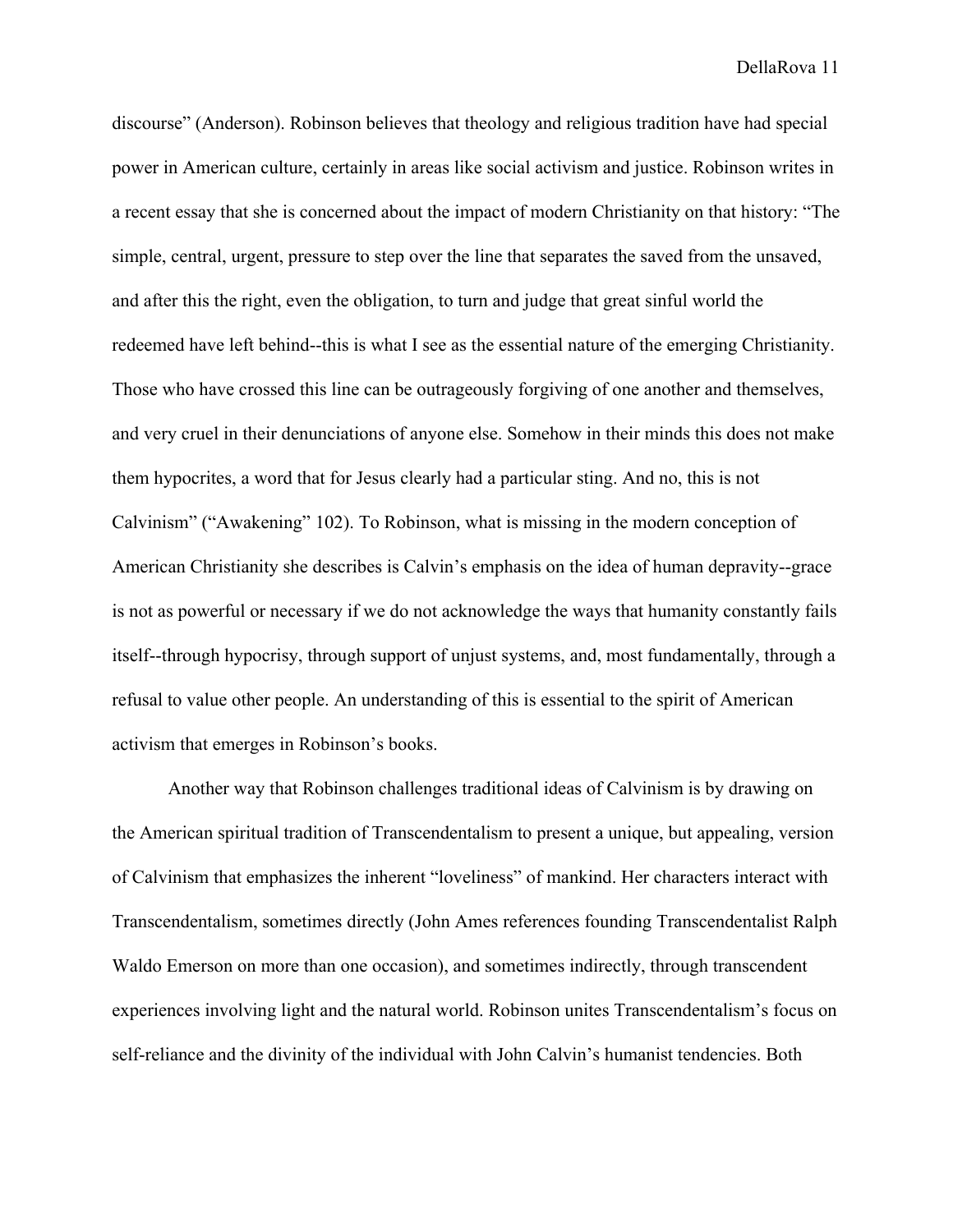Calvin and Robinson believe in the innate capacity for wonder and grace in humans. Robinson reasons that this is as natural to us as the depravity that she also acknowledges. She writes in an essay, "The divine image in us, despite all, is an act of God, immune to our sacrilege, apparent in the loveliness that never ceases to shine out in incalculable instances of beauty and love and imagination that make the dire assessment of our character, however solidly grounded in our history and our prospects, radically untrue" ("Son of Adam, Son of Man" 256). Robinson believes that because humans are made in God's image, there is a streak of the divine in us. This is an echo of Transcendentalist thought, and it places Robinson's Calvinism securely in American religious tradition.

Robinson uses the concept of immanence, the presence of God in the physical environment, to demonstrate the value of the individual. "My sermon was on light, or Light," John Ames writes of the morning when he and Lila first see each other (*Gilead* 162). She wanders into the church to escape the rain and listens to Ames's sermon on Pentecost. The moment, as described by both of them in *Gilead* and *Lila*, is one of immanence. Each of Robinson's characters experience immanence, recognizing the presence of the holy in the ordinary events of their lives. John Ames reflects on this at the end of *Gilead*: "It has seemed to me sometimes as though the Lord breathes on this poor gray ember of Creation and it turns to radiance--for a moment or a year or the span of a life. And then it sinks back into itself again, and to look at it no one would know it had anything to do with fire, or light" (*Gilead* 245). Ames takes special notice of the way the light shines--over the prairie, on his son's hair, through the windows of his church. Each of these moments seems holy to him. It is their ordinariness and their impermanence that makes them so beautiful.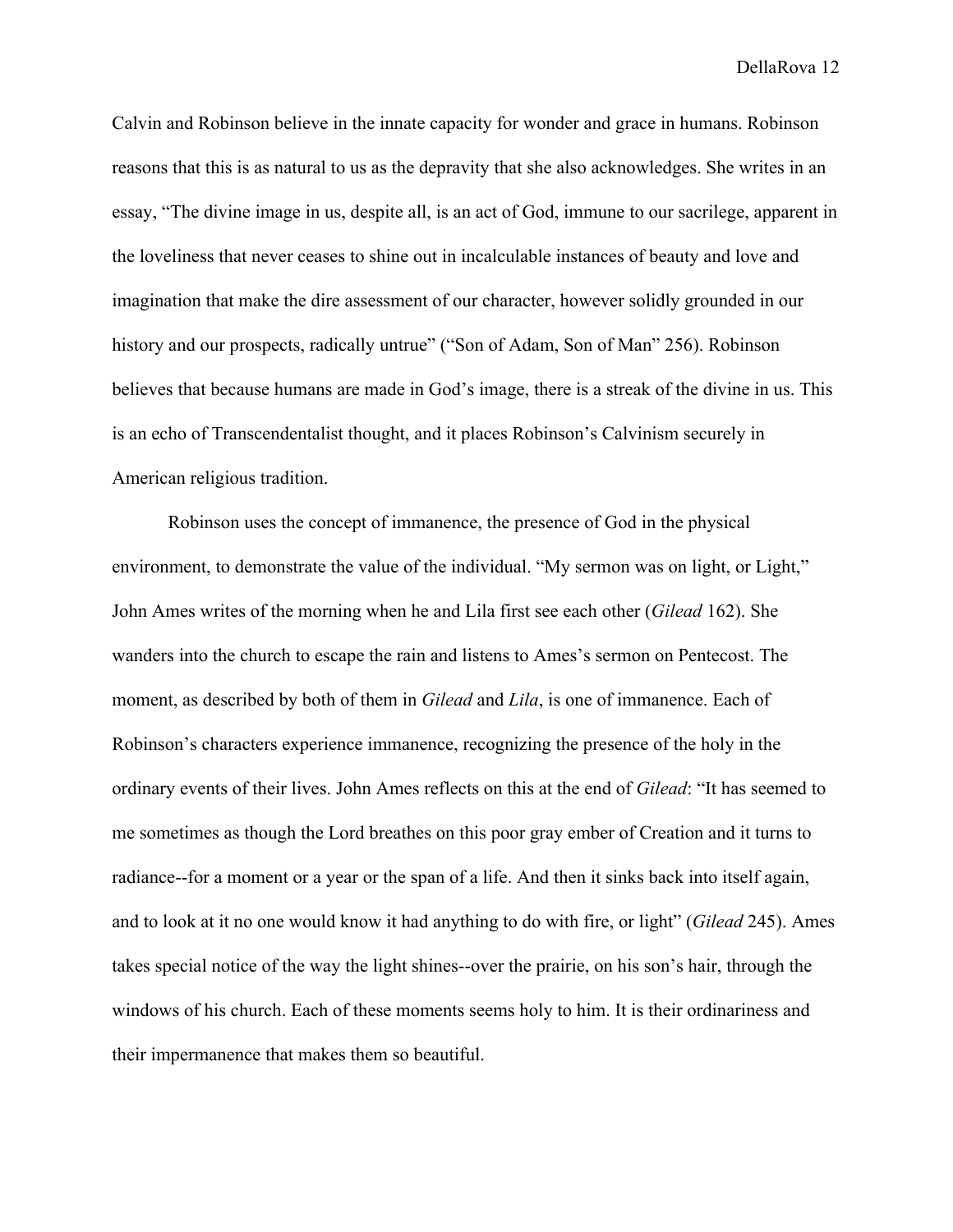Robinson uses light as an image to represent the grace that she contends is necessary to understand human dignity. In his article, Browne also discusses the role of the image of light in *Gilead*, suggesting that it is a metaphor for grace. He translates Ames's many musings about light into a single idea, that light is intended to be a visible, if not tangible, representation of God's grace and the experience associated with it:

> "The grammar of light permeates *Gilead*. The parallel structure of the passage, its elevated diction, "incandescence," and the image of lighted candles together induce a weighty religious feeling, which, like democracy, is rooted in the everyday individual human being--in "the dignity of human nature," as Dewey claims above." (Browne)

Browne makes connections between Robinson, John Dewey, John Calvin, and Jonathan Edwards, suggesting that all four have similar things to say about the need to participate in this world--to recognize everyday miracles and the inherent beauty of nature and of other people--in order to make the connection between what we can see and the larger grace, or light, that envelops all of us. Ames demonstrates the need to actively participate in grace through his constant reflections on the nature and beauty of light: "For Ames, the realization of grace evoked by images of light consistently transitions from the abstract to the concrete, everyday object….Grace is a relation between the human and the deity, but perception of that grace is made possible by the immanence of God's beauty in the physical environment and in other human beings--in other words, by prevenient grace" (Browne). Light is the symbol for all that we cannot understand. This is an incredibly important piece of Robinson's work--the idea that grace is right here, right now, found in the light (or grace) of relationship. We can, and do, experience divinity in nature, in beauty, and in other people, and we can acknowledge it through grace--extending undeserved love.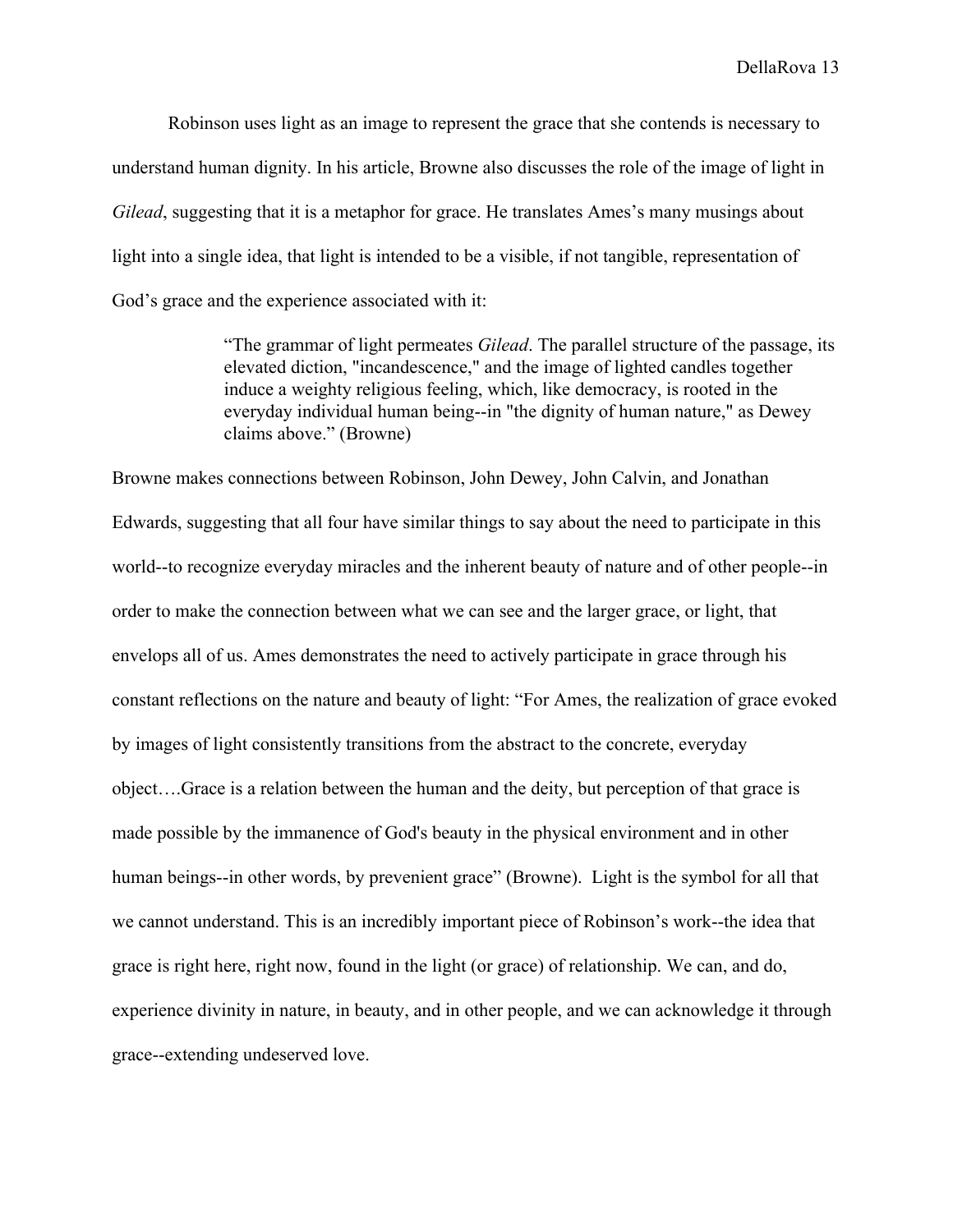# A Generous Spirit: The Practical Application of Grace

Robinson's characters have a spirit of generosity that functions as the practical application of grace. John Ames, early in *Gilead* and *Home,* has to apply what he has learned about grace all his life when Jack Boughton, his namesake, returns to Gilead. At first, Ames cannot imagine forgiving Jack for abandoning the young girl he becomes "associated" with and their child: "I don't forgive him. I wouldn't know where to begin" (*Gilead* 164). But as he reflects on Jack, he begins to realize that, in more ways than just their names, he and Jack are similar: "John Ames Boughton is my son. If there is any truth at all in anything I believe, that is true also. By 'my son,' I mean another self, a more cherished self" (*Gilead* 189). Ames identifies with Jack for the first time, recognizing that the human idea of justice almost never gets carried out: "History could make a stone weep….If young Boughton is my son, then by the same reasoning that child of his was also my daughter, and it was just terrible what happened to her, and that's a fact" (*Gilead* 190). Ames has to come to terms with the fact that forgiving Jack is simultaneously the simplest and the most difficult challenge he faces in life. Ames ponders this for the rest of the novel: "It seems to me that people tend to forget that we are to love our enemies, not to satisfy some standard of righteousness, but because God their Father loves them" (*Gilead* 189). He realizes that he does not get to choose which people deserve his love and grace. This grace is generosity--the giving of an undeserved gift.

Prevenient grace, the idea that God initiates forgiveness even before humans know they need it, appears throughout Robinson's theology: "Robinson largely refuses to allow the novel to pass judgment, just as in Calvinist theology judgment is reserved for God" (Browne). Browne argues that Robinson's use of prevenient grace establishes it as something that overshadows the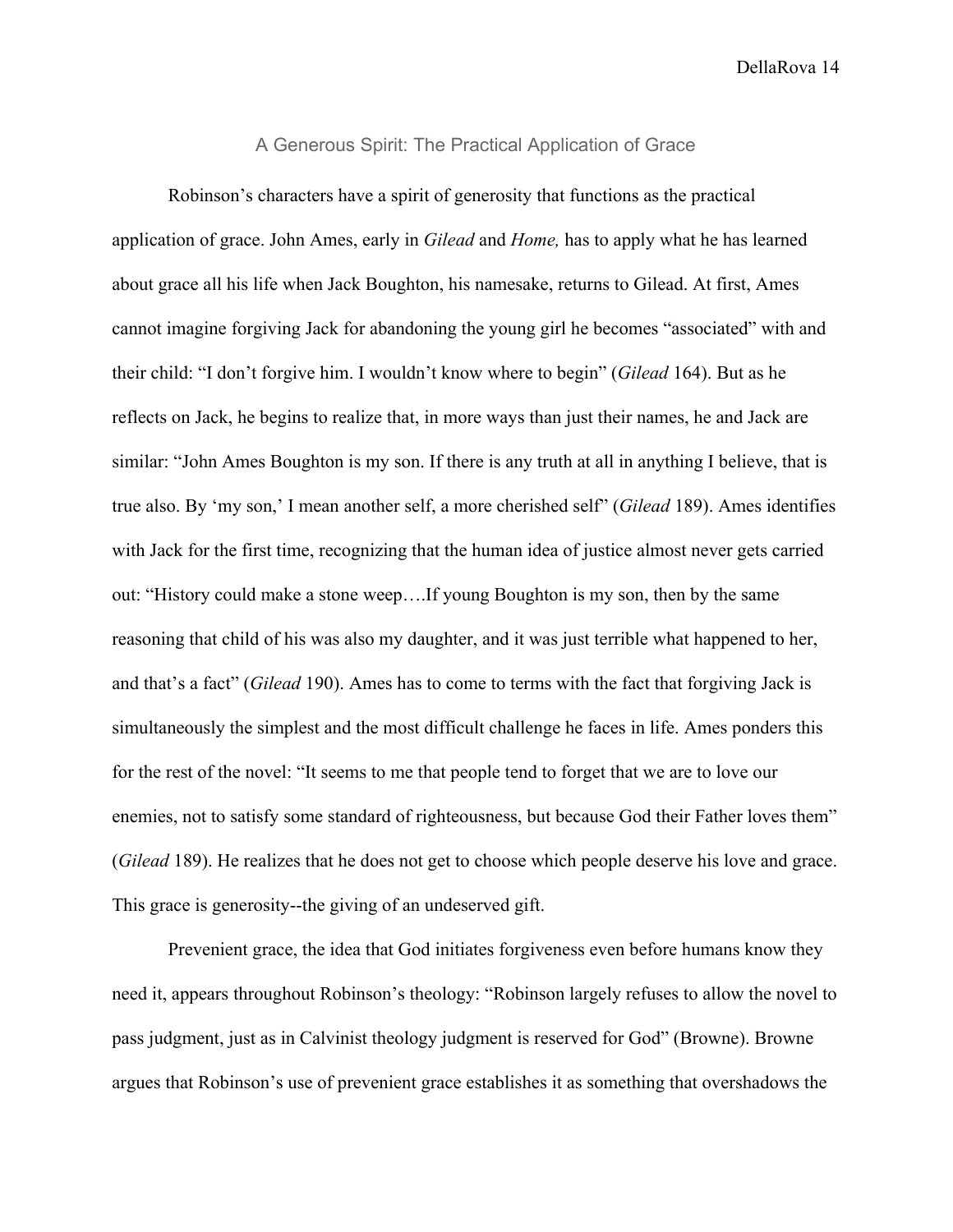need for human-driven justice, since humans have neither the power nor the need to judge others if those others have already been forgiven by God: "Throughout the novel, John Ames struggles to grant precedence to grace over judgment and justice, poetic or otherwise" (Browne). Ames's final acceptance of this grace is when he forgives Jack at the end of *Gilead*, a single moment for which he claims all his years as a preacher and in seminary prepared him.

Browne also reflects on the form of *Gilead*, asserting that it is itself a representation of prevenient grace.

> "At this point it is important to reiterate that the novel is a series of letters, so the scenes reveal not necessarily what happened, but how Ames remembers and reinterprets what occurred as he writes them down to explain his life to his son. So the reworking of these scenes, even though they appear relatively chronologically in the narrative, is concurrent with Ames's struggle to make sense of his life and his struggle with Jack Boughton through writing. (3) Not only light, but also the act of writing signals prevenient grace" (Browne).

John Ames's ability to contextualize his struggles with grace by looking backwards at his life is an act of restoration. Ames is restoring his past self--what actually happened--to his present understanding of himself and his actions. This restoration is grace, too--grace for himself, grace for his son, and grace to the reader.

In *Lila,* the title character reflects on the problems we face when we try to judge who deserves punishment and who deserves mercy: "If any scoundrel could be pulled into heaven just to make his mother happy, it couldn't be fair to punish scoundrels who happened to be orphans, or whose mothers didn't even like them, and who would probably have better excuses for the harm they did than the ones who had somebody caring about them" (*Lila* 259). Browne points out an incredibly important piece of Robinson's work--the idea that grace is right here, right now, found in the light of relationship: "Grace inheres in the physical and spiritual relation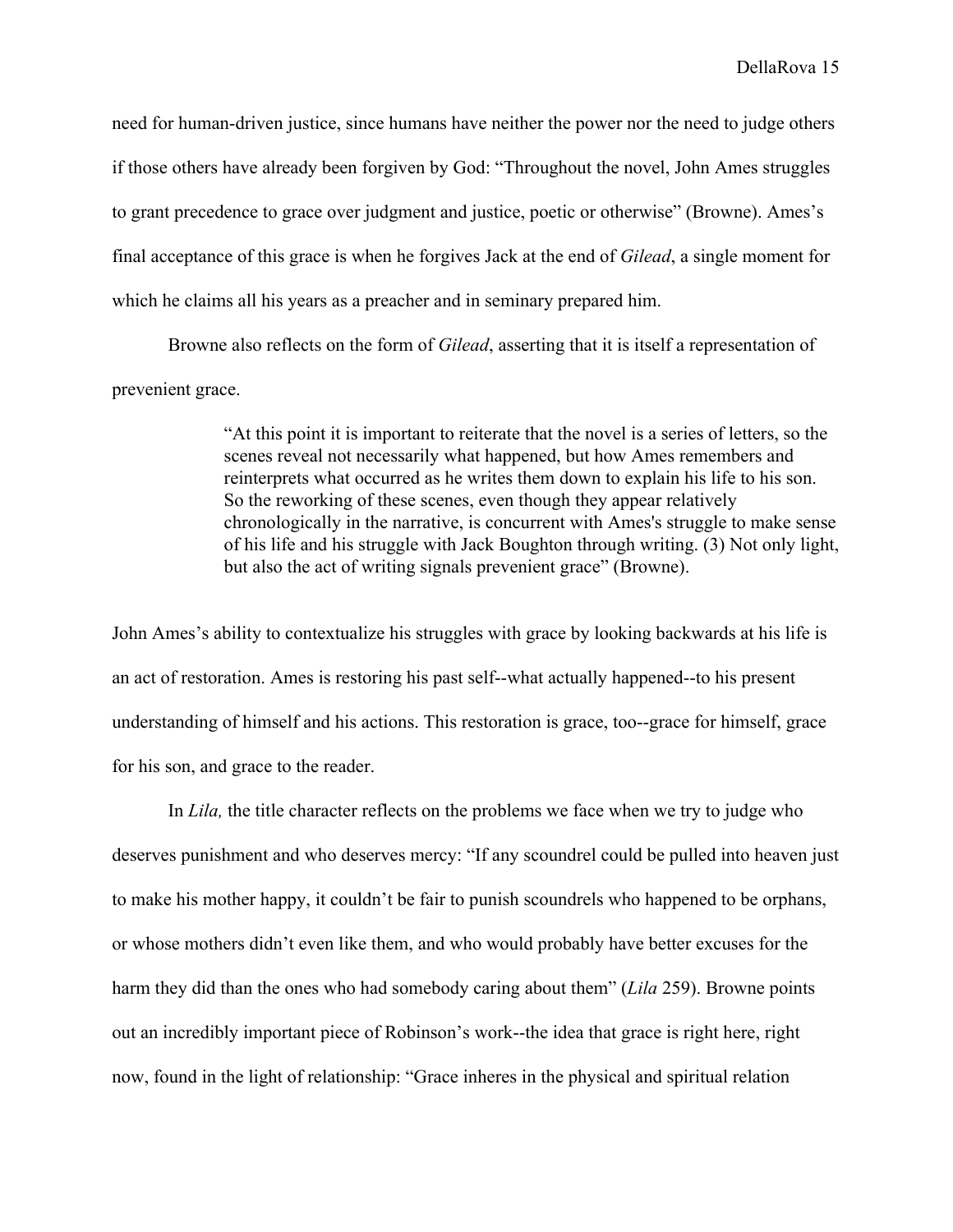between people, and, finally, it has nothing at all to do with justice, but with the dignity inherent in human coexistence. It has everything to do with forgiveness" (Browne).

Browne's essay does not directly deal with *Lila*, which was published just a year before he wrote the essay. However, *Lila* is an excellent complement to many of the ideas that he puts forth, and it also complicates them in some ways. Lila is a character with no background in theology, unlike the other main characters in the books. She has the most complicated backstory of any of the residents of Gilead. *Lila* tells the story of Lila's life from her earliest memory to the birth of Robby, her son. Despite not knowing precise details about herself, such as her exact age or last name, Lila is beautifully self-aware and extremely intelligent. Lila's various experiences on the margins of society--living as a migrant worker, in a brothel, and as a cleaning woman, to name a few-- give her an extremely different outlook on life from that of her husband John Ames. Yet by the end of the story, she seems to have an equally mature understanding of the mystery of grace and light. She, without being as conscious of it as Ames, also connects light to the grace of God. Her first experience in a church occurs on a gloomy day, when she is drawn in by the warmth and light of candles: "But the rain was bad and that day was a Sunday, so there was no other doorway for her to step into. The candles surprised her. It might all have seemed so beautiful because she'd been missing a few meals. That can make things brighter somehow. Brighter and farther away" (*Lila* 11). From the very beginning, then, Lila is just as aware of immanence--the radiance of everyday moments--as Ames is. Lila is a textbook example of a recipient of prevenient grace; she never has a single conversion moment, but instead a series of revelations that lead to an untraditional, but altogether graceful, conclusion at the end of the book: "Pity us, yes, but we are brave, she thought, and wild, more life in us than we can bear, the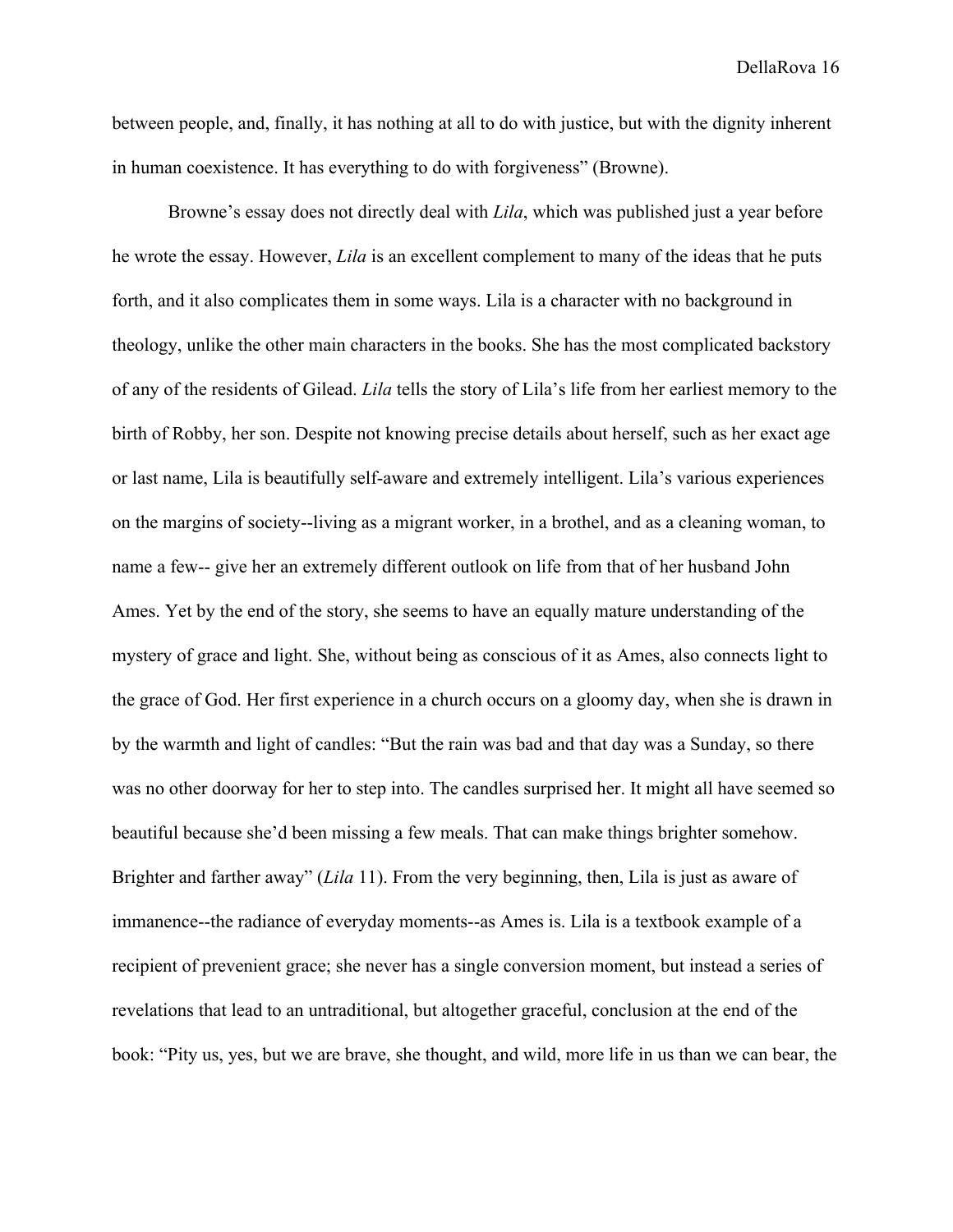fire infolding itself in us" (*Lila* 261). She understands, possibly more quickly and easily than Ames, that she has received this grace not because of any action she's taken, or set of doctrine that she believes, but simply as a result of existence. It is a byproduct of her innate dignity.

Lila is also a distinctly American character; her fierce independence and self-reliance feel like intentional allusions to the common perception of Americans as self-made, self-sustaining people. Yet Lila is fragile, too, as a result of her isolation. She is lonely, as anyone would be in her situation, and she longs for human connection: "It was that feeling that she had had walking along beside him that put the notion in her mind. It comes from being alone too much. Things matter that wouldn't if you had a regular life" (*Lila* 81). Robinson's addition of Lila's voice to the Gilead story is essential to a complete understanding of the message she is trying to send through her fiction: that participation in grace is essential to true relationship.

Ames frequently describes the grace of God as a "deep mystery," and Lila comes to the same conclusion by the end of *Lila.* She recognizes--or maybe she has known all along--that things happen to people in this life that cannot be reconciled with the human conception of justice. All we can do, she realizes, is know that everyone has some shred of dignity and sacredness, even far below the surface. Lila thinks, "There was no way to abandon guilt, no decent way to disown it. All the tangles and knots of bitterness and desperation and fear had to be pitied. No, better, grace had to fall over them" (*Lila* 259). She knows she has no hope of understanding eternity or grace or who gets to experience them, so she settles to know that this life is both painful and utterly beautiful, and that is enough for her.

Lila's and Ames's unlikely marriage is a result of their willingness to build relationship across difference. Even though Lila and John Ames have almost nothing in common when they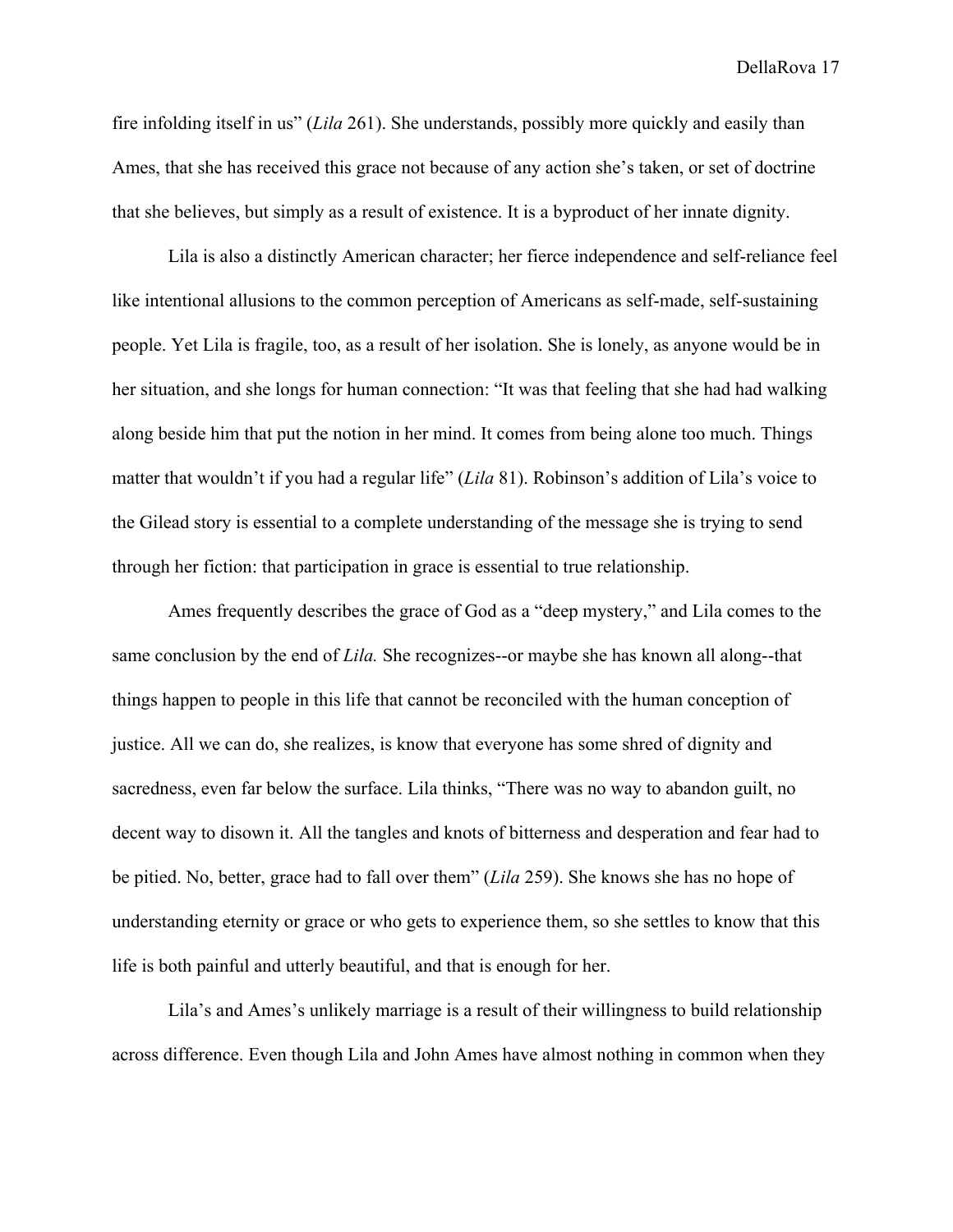meet, they are able to communicate through a mutual spirit of generosity. Both are willing to listen to the other with genuine intent to understand--or at least admit when they do not. Soon after they meet, John Ames writes Lila a letter, which ends with the lines, "I still have not answered your question, I know, but thank you for asking it. I may be learning something from the attempt" (*Lila* 77). Lila tries to decide how she will respond to Ames's letter. At first she feels shame and then remembers the acceptance Ames extends to her: "Then what was she supposed to do? Write him a letter? She'd shame herself. Those big, ugly words on a piece of tablet paper, nothing spelled right. But then she'd shamed herself before and he never seemed to mind. Planting her spuds in the flower garden. Knocking at his door before the sun was well up to ask him her one question" (*Lila* 77). The sociocultural divide between them is not erased, but Ames and Lila operate in spite of it, both of them graciously accepting the awkwardness of their early interactions and using their mutual loneliness to form an initial connection.

*Lila* can be read as a statement of the need for generous discourse in the modern era. In an article, Erin Penner describes how much of Robinson's work has been identified with nineteenth century writing, like Emily Dickinson's, because it lacks the cynicism common in contemporary writing. Penner uses a contrast between Lila and Addie Bundren, a character from William Faulkner's *As I Lay Dying,* to support her claim that Lila is a literary representation of the ideas Robinson puts forth in her essays and interviews about the need to communicate beyond and in spite of difference. Penner draws attention to the use of language in the book:

"Within *Lila*, her protagonist demands of Ames a theological language that does not become inaccessible or rigid in its attempts to defend beauty. Ames maintains his attachment to the theology of his predecessors, but Lila engages him through metaphor in a way that she could not if he employed theological terms. The flexibility of those metaphors that caused Ames such consternation in Gilead is also the means by which he and Lila can communicate across a monumental socio-cultural divide" (Penner).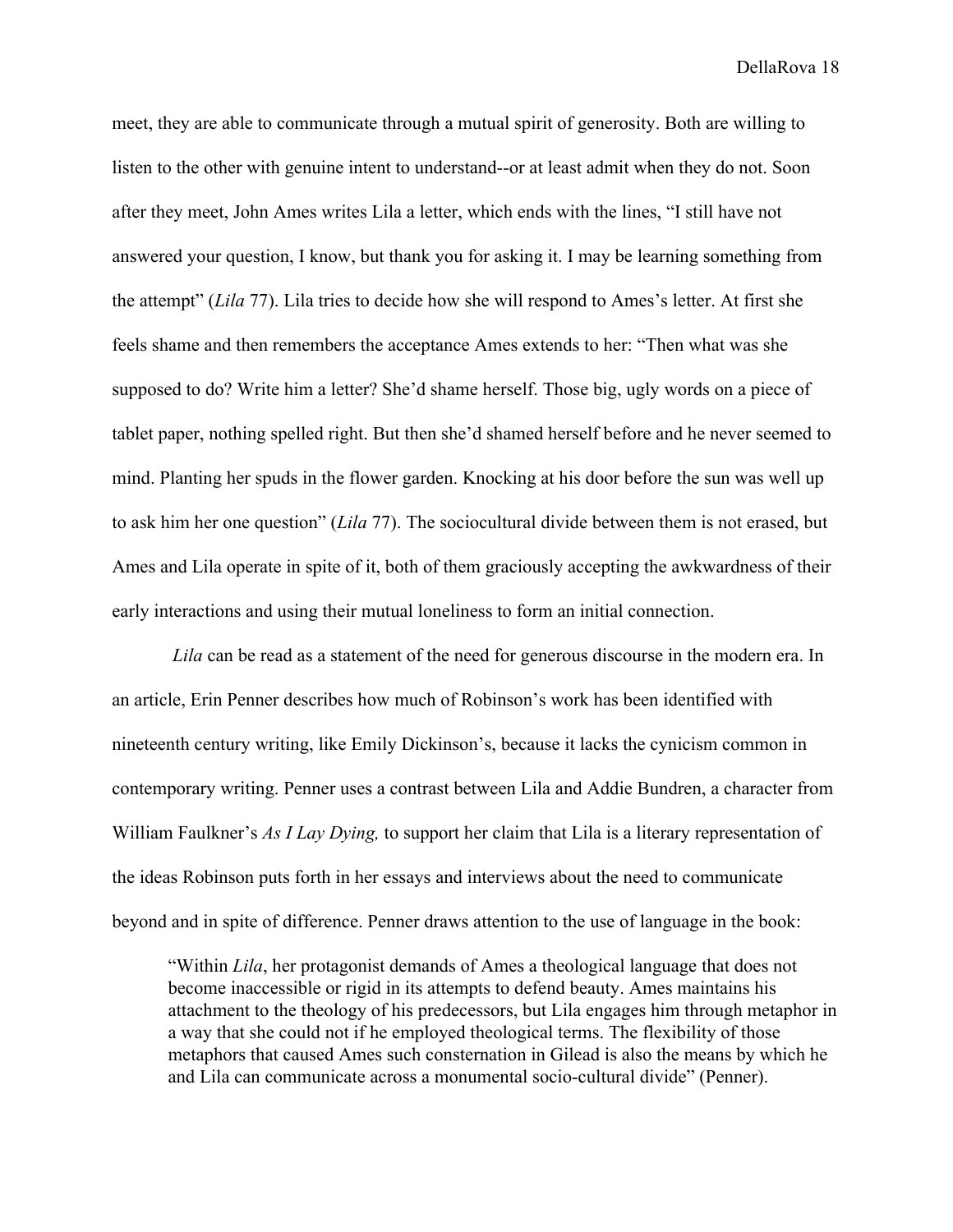Language and communication are essential to any kind of discourse, and Penner points out that there are ways for very different people to use them to understand each other, just as Ames and Lila are able to communicate in *Lila*, even early in their relationship.. We are not so different that we cannot listen and learn from each other: "Although the previous novels in Robinson's world of Gilead, Iowa, feature conversation--whether in epistolary form, from father to son, or in glimpses of the decades-long friendship of two pastors--Lila brings to the foreground conversation across difference" (Penner). This conversation across difference--which Penner believes Robinson argues we have lost in American culture--leads to true relationship. Lila, who is used to having no one to talk to but herself, is open to any kind of relationship that presents itself: "Doll's example emboldens Lila to lay claim to relationship wherever and however she can" (Penner). Lila is herself an example, then, of the way that Penner (and Robinson) believe that we need connection and mutual understanding not only to create and preserve our relationships with individuals, but also with the rest of our culture--our democracy: "Robinson attests to the value of American democracy in part by condemning whatever political, literary, or religious structures might be erected to create a feeling of safety, and to limit one's obligations to extend sympathy to another" (Penner).

Lila's understanding of the importance of relationship is connected to Robinson's ideas about Americanness. Penner highlights a quote in Robinson's interview with Barack Obama about the essence of American democracy: "Well, I believe that people are images of God. There's no alternative that is theologically respectable to treating people in terms of that understanding. What can I say? It seems to me as if democracy is the logical, the inevitable consequence of this kind of religious humanism at its highest level. And it (applies) to everyone"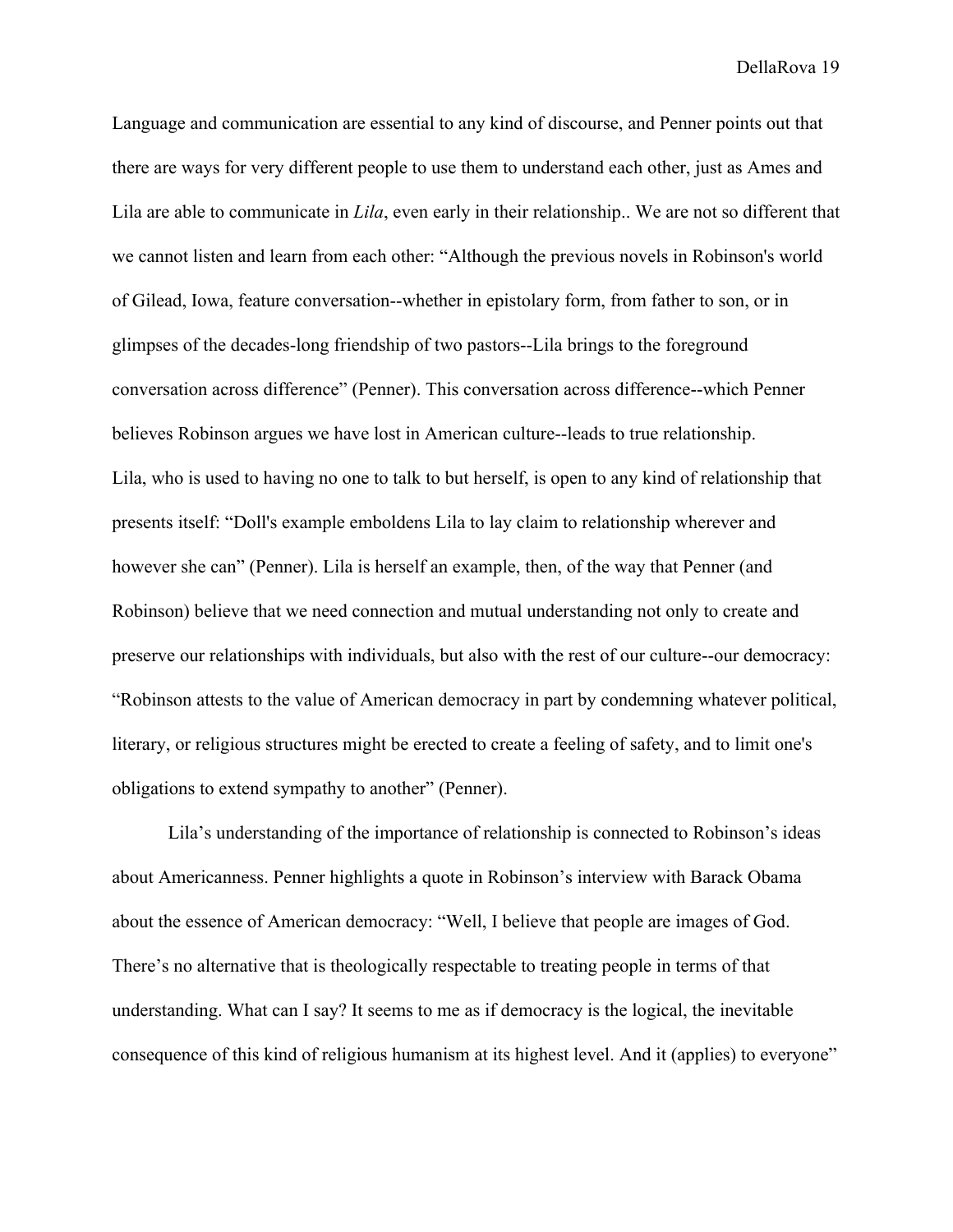("A Conversation" 291). Robinson believes that, despite human fallibility, there is a little bit of that light within Light that John Ames talks about within each of us--the image of God. And that is what equalizes us--not what we do, but how we are created. Robinson is essentially arguing not that we need to naively assume the best of other people, but that we have to accept that they will fail us every time, just as we fail them. That attitude, or language, of acceptance and vulnerability is evident in *Lila* and in the rest of Robinson's work.

Robinson addresses human difference in her novels, arguing that it is not something to be overcome, but something just as beautiful as any other part of this life. John Ames understands that every person has a different way of processing, interpreting, and existing in this world:

"In every important way we are such secrets from one another, and I do believe that there is a separate language in each of us, also a separate aesthetics and a separate jurisprudence. Every single one of us is a little civilization built on the ruins of any number of preceding civilizations, but with our own variant notions of what is beautiful and what is acceptable - which, I hasten to add, we generally do not satisfy and by which we struggle to live. We take fortuitous resemblances among us to be actual likeness, because those around us have also fallen heir to the same customs, trade in the same coin, acknowledge, more or less, the same notions of decency and sanity. But all that really just allows us to coexist with the inviolable, intraversable, and utterly vast spaces between us" (*Gilead* 197).

Amy Hungerford writes about this idea in a chapter of *Postmodern Belief* on Marilynne Robinson's books. She calls it "the forms we have available to us," arguing that these forms, particularly religion and language, are not enough to explain everything, or to cross those "intraversable, utterly vast spaces between us." However, she writes, they are enough to allow us to build relationships--and maybe that's all we are supposed to do with them anyway.

Hungerford begins her discussion of Robinson with a quote from one of Robinson's essays that compares religious belief to the process of writing. Hungerford focuses the following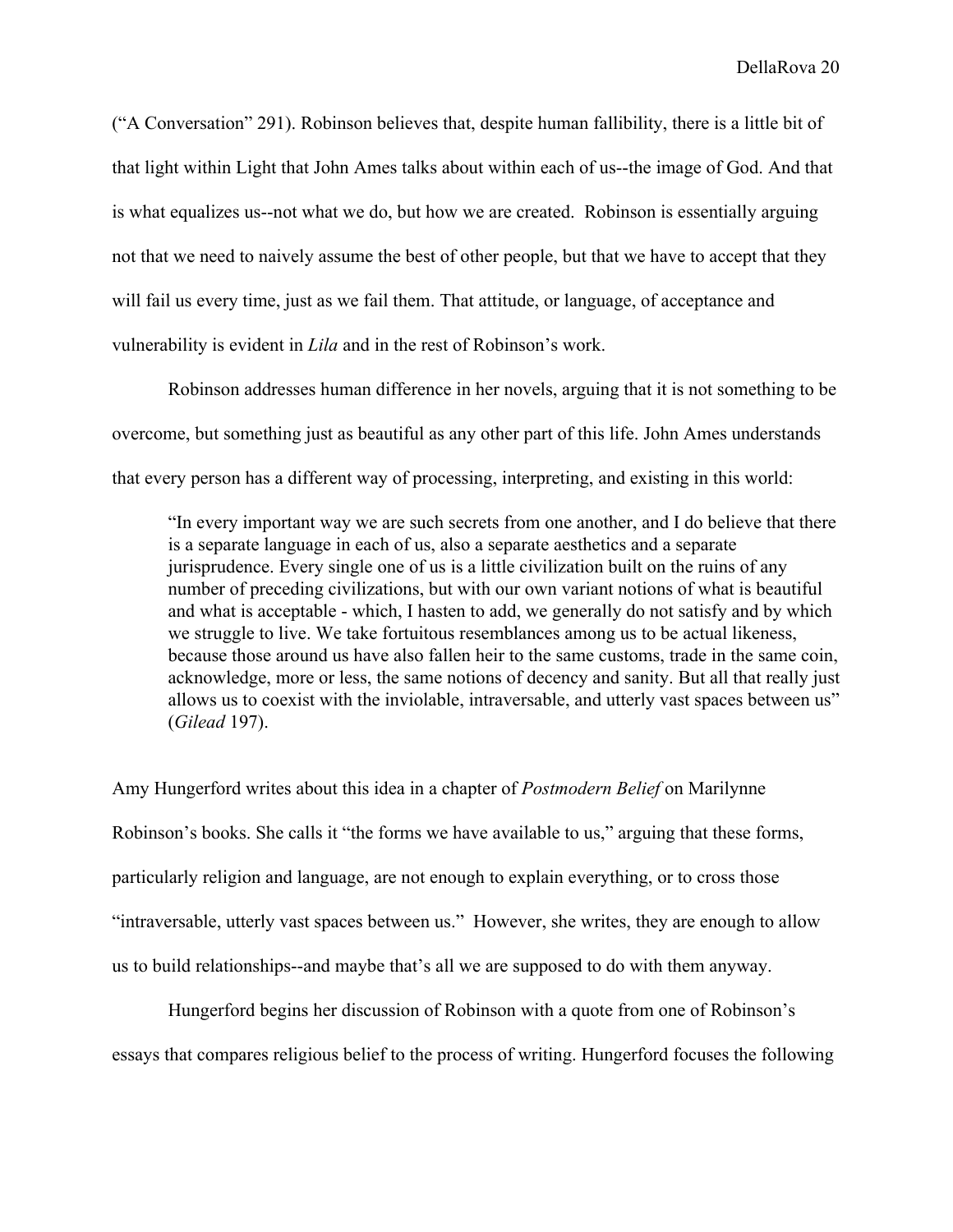lines by Robinson: "Any writer who has wearied of words knows the feeling of being limited by the very things that enable. To associate religion with unwavering faith in any creed or practice does no justice at all to its complexity as lived experience. Creeds themselves exist to stabilize the intense speculations that religion, which is always about the ultimate nature of things, will inspire" ("That Highest Candle")*.* Hungerford interprets this quote to mean that though no set of beliefs will fully explain everything, we can nonetheless use them to stabilize our wildly various, individual views of the world. To Hungerford, Robinson's books are about belief:

"The position Robinson stakes out here analogizes the word-hoard a writer draws upon (sometimes wearily) with the creedal resources of the world's religions. Both the reality of the divine and the human meanings a writer seeks to articulate exceed these 'stabilizing' resources, these formal discursive structures through which human beings attempt to channel lived experience (of the divine, of the world). The limitations of these resources are not a reason, for Robinson, to abandon the effort to shape experience through creedal reflection or to throw out the idea of creeds--or to stop writing" (Hungerford 113).

Form is created collectively by people--it leads to mutual acceptance of rules, ideas, or conventions. Hungerford's understanding of Robinson's position is this: while it is individual experiences themselves--literary or religious-- that actually lead to an understanding of meaning, we need form (tradition, creed, convention) to translate that meaning into something we can incorporate into our interactions with others.

Hungerford's conclusion is that Robinson is presenting, through her fiction, a meditation on human difference: "It becomes clear that difference is not for Robinson a problem to be solved but rather the occasion for living a religious life" (Hungerford 121). Hungerford believes that Robinson's take on religious belief is that it is a way to reconcile differences on every level. Each individual has a different experience, yet these experiences are grouped organically by the forms we choose. And since every person is equally unable to understand every part of reality,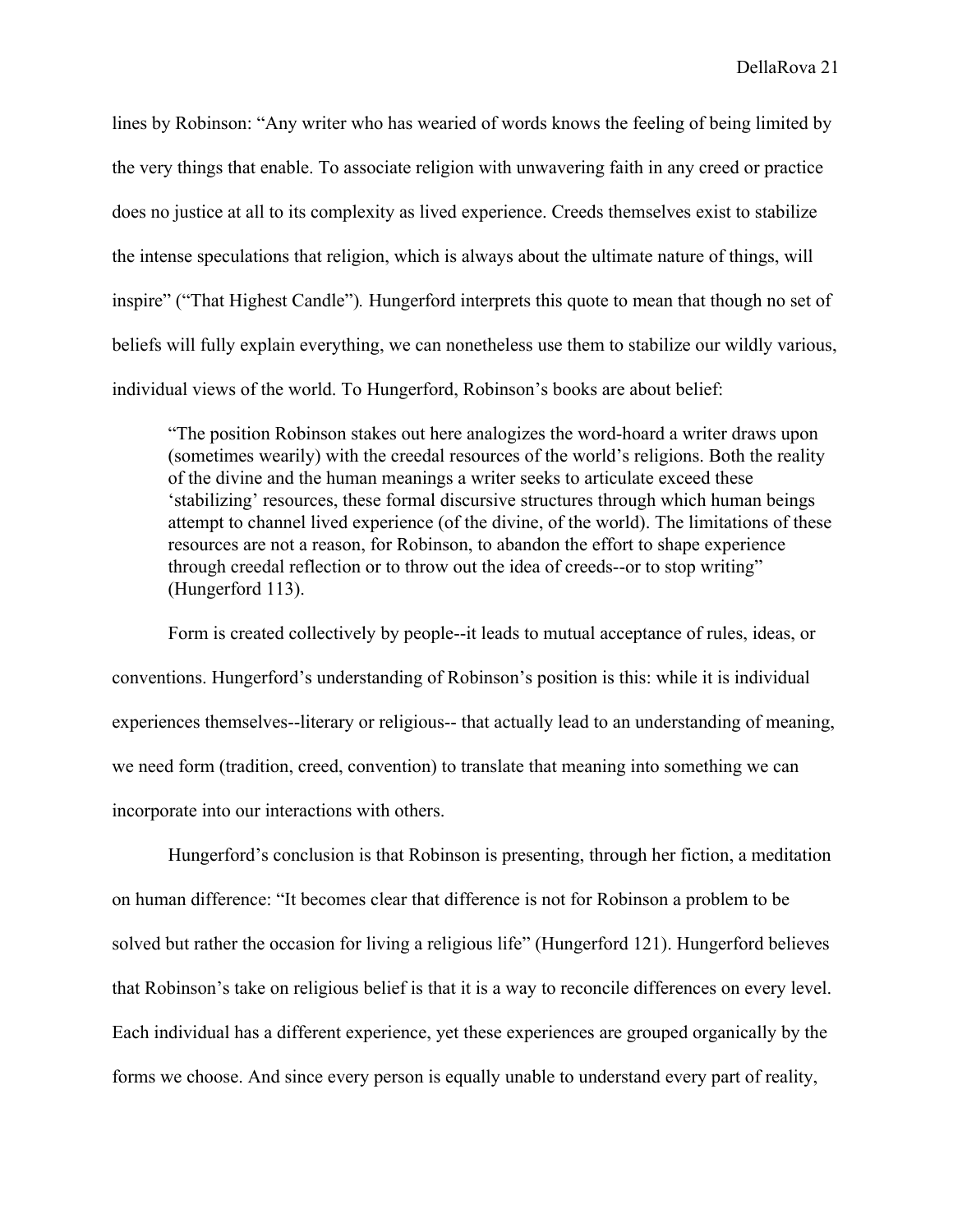the only way that we have to close the gaps between us is to use the forms that we have created for ourselves.

This explains Robinson's preoccupation with theological discourse in her Gilead books. Theological discourse is one of the primary ways that Robinson's characters build relationships. Jack Boughton and John Ames have several conversations in *Gilead* and *Home* about Christian theology and Calvinism in particular, discussing ideas like sin, grace, salvation, and predestination. However, most of these early conversations are not productive, and some are actually damaging to the already-fragile relationship between the two of them. This is because although they are conversing, neither is actually trying to understand the other's position. Rather both are attempting to assert something about their judgment of the other person. Jack accuses Ames of being "cagey" when Ames will not give a straightforward answer to Jack's question about predestination (*Gilead* 151). Ames admits to himself afterward that he should have handled the situation better: "But it is hard for me to see good faith in John Ames Boughton, and that's a terrible problem. As we were walking home, your mother said, 'He was only asking a question,' which was almost a rebuke, coming from her. Then, after we'd walked a little farther, she said, 'Maybe some people aren't comfortable with themselves.' Now, that *was* a rebuke" (*Gilead* 154). Lila is the character with the least experience with theology or traditional religion, yet she comes in between Ames and Jack to help them build a true mutual understanding. During Ames's and Jack's precarious conversation about predestination, it is Lila's voice that offers Jack comfort: "'A person can change. Everything can change'" (*Gilead* 153). Lila's experiences allow her to recognize that everything is temporal, fragile, and that grace-- or generosity-- is all we have to offer each other.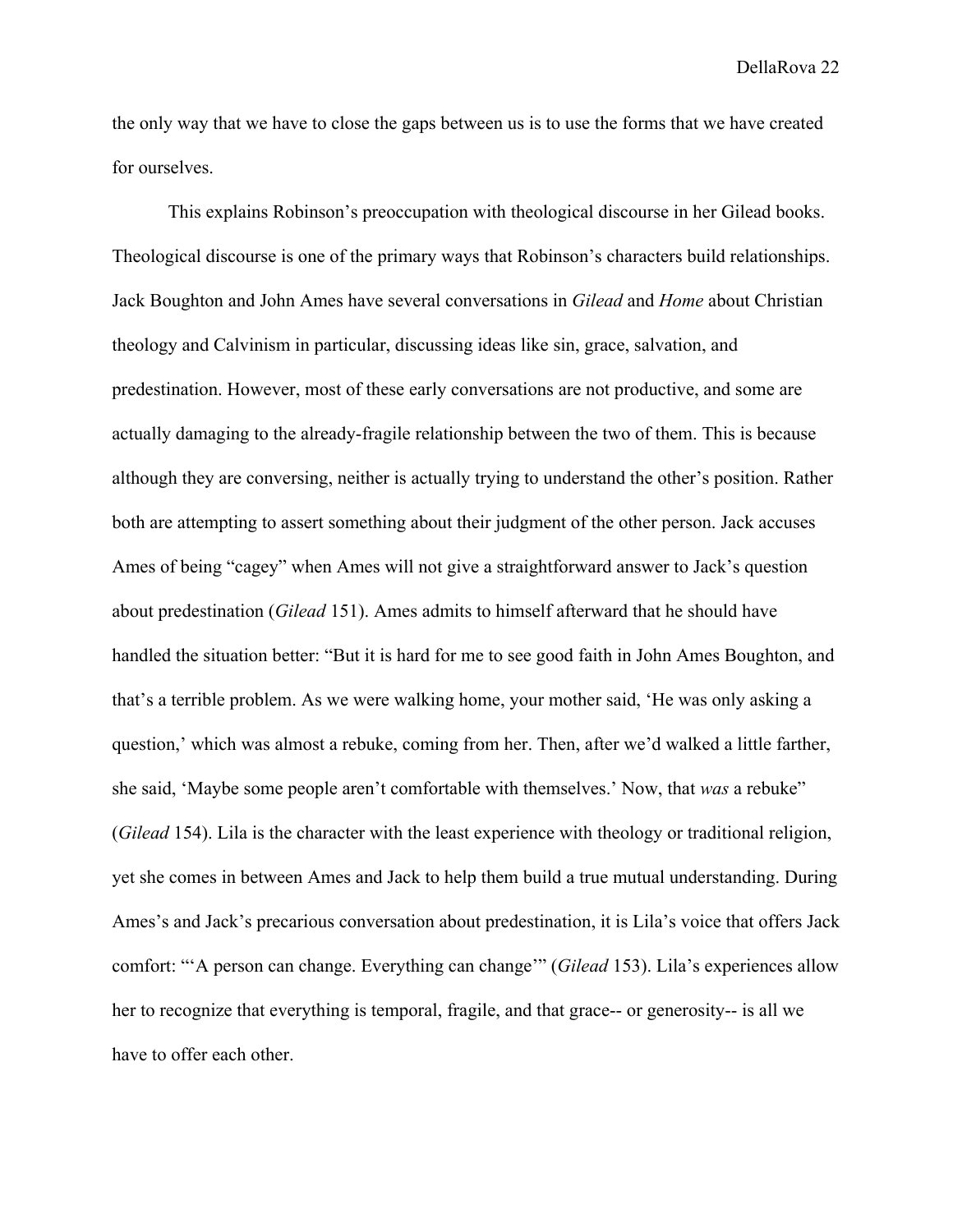In comparison to Ames and Lila, Jack has trouble with the idea of grace. He is confused and often frustrated by the way that his father, Boughton, treats him with seemingly endless kindness and forgiveness, even though his actions do not warrant it. Even Glory, his sister, who is at least able to identify old Boughton's behavior as "grace," is nonetheless constantly surprised by the way that Jack is treated. At one point, Jack confronts old Boughton about it and his father says, "'Nobody deserves anything, good or bad. It's all grace. If you accepted that, you might be able to relax a little'" (*Home* 271). Boughton, despite his faults, is a reflexively gracious character. He does not assume the best of Jack, but he does forgive all his son's actions--even before he fully knows what they are.

# The Case for a More Generous American Discourse

In her essays and interviews, Robinson expresses her frustration with the state of mutual understanding in the context of democracy and civil discourse in America. She acknowledges that America is young and flawed, and yet, Robinson believes, it is--or was-- characterized by a spirit of independence and generosity. Increasingly, however, she writes, that generosity is fading:

"I had always thought that the one thing I could assume about my country was that it was generous. Instinctively and reflexively generous. In our history, and with the power that has settled on us, largely because of the tendency of the old Western powers to burn themselves down and blow themselves up, we have demonstrated fallibilities that are highly recognizable as human sin and error, sometimes colossal in scale, magnified by our relative size and strength. But our saving grace was always generosity, material and, often, intellectual and spiritual. To the extent that we have realized or even aspired to democracy, we have made a generous estimate of the integrity and good will of people in general, and a generous reckoning of their just deserts. I hate even to admit that I fear this may have begun to change" ("Value" 176).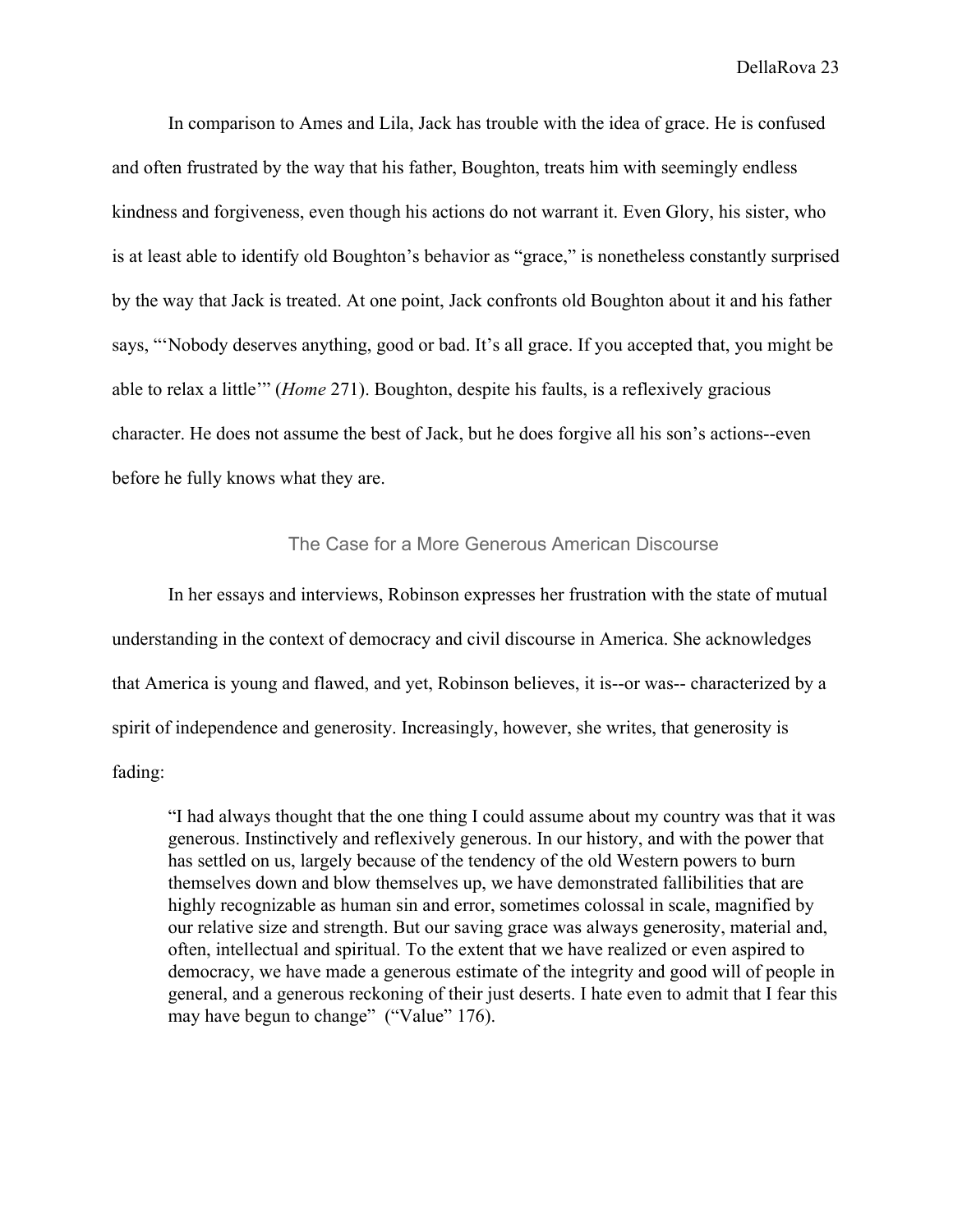Robinson's assessment of America as a "reflexively generous" nation extends to Americans themselves. Gilead, Iowa, in the 1950s seems to be an extremely ordinary setting, but Robinson is intentional about using it to serve her point about generosity. She places her characters in a tiny small town in the Midwest and gives them ordinary names and ordinary lives. Nothing about any of them is implausible, because she intends for them to be understood as examples of the expansive nation of vastly different, yet equally valuable individual souls that is America. Robinson's characters extend grace and generosity to each other at the end of each of the three books--not just because they feel they "have to" because of their Christianity, but because they realize that it is the only way they can truly connect with each other.

So for Robinson, democracy, like grace, is an equalizer. It calls on us to "assume well about other people," as Robinson says ("A Conversation" 289). She does not argue for naive optimism, but instead for a humanism that accepts the glaring flaws in humanity and pushes past them to the light and grace that she thinks is innate to all of us. At the end of *Gilead,* John Ames writes to his son about the value of this life and the power that each of us have to do something with it:

"I think there must also be a prevenient courage that allows us to be brave--that is, to acknowledge that there is more beauty than our eyes can bear, that precious things have been put into our hands and to do nothing to honor them is to do great harm. And therefore, this courage allows us, as the old men said, to make ourselves useful. It allows us to be generous, which is another way of saying the same thing." (*Gilead* 246)

Robinson maintains the importance of wonder in our treatment of others, on both a personal and a national level. She argues for humility, for understanding that we cannot know everything in and about this life, and for empathy. Robinson describes the human experience as a mystery: "Touch a limit of your understanding and it falls away, to reveal mystery upon mystery. The one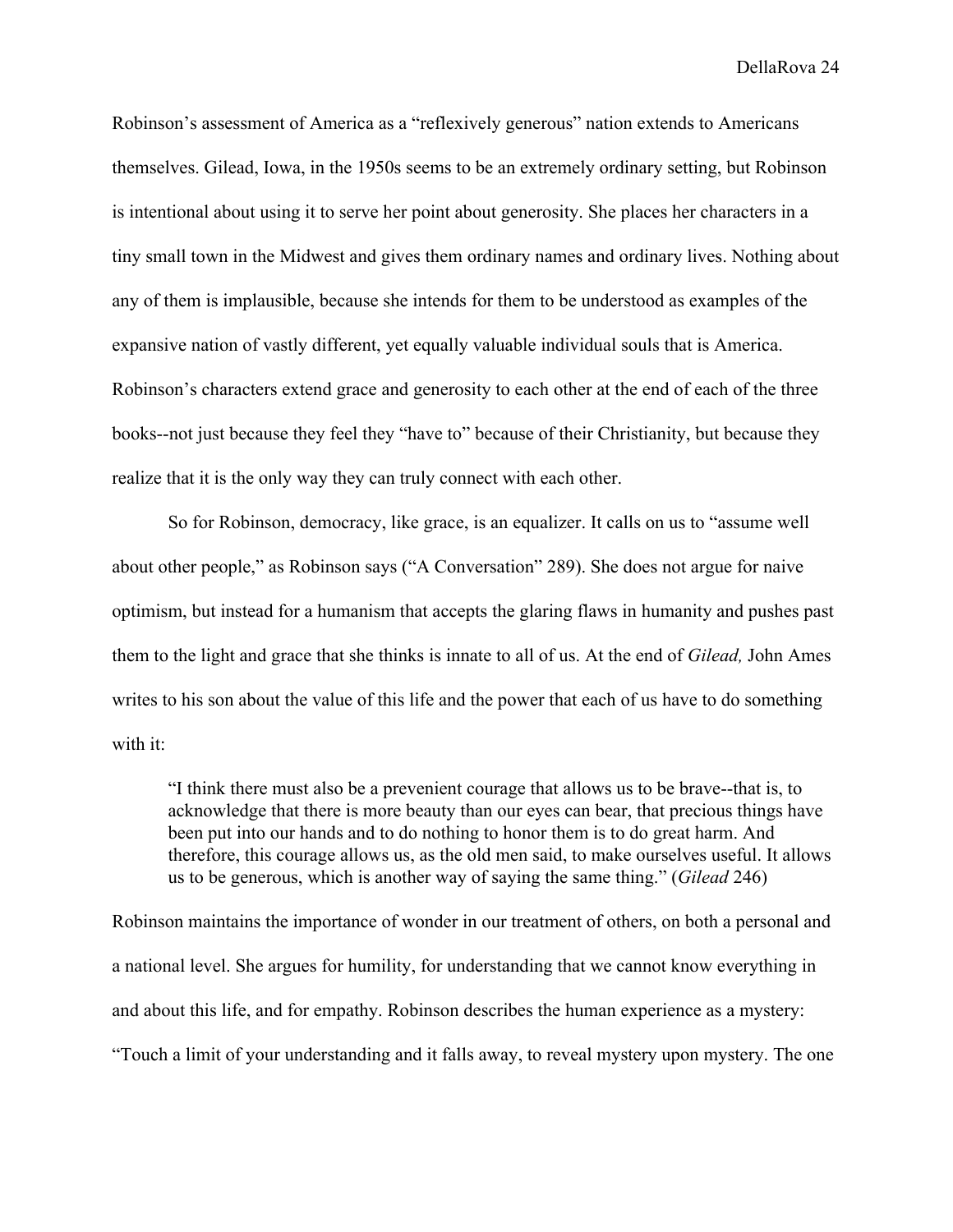great lesson we can take from the study of any civilization is the appropriateness of reverence, of awe, and of pity, too. This would be a good thing for the citizens of a powerful democracy to remember" ("Decline" 119). Through her characters, Robinson depicts the appropriate response to living in this world alongside other broken, frail, innately flawed people. That response is generosity, and bravery, and grace. All these things connect us.

Connection, then, is Robinson's key to participation in this life. Without it, we remain "secrets to each other," as Robinson describes it, and increasingly aware of our loneliness. For her, and her characters, it is only through gracious, authentic relationship--which begins with awe and wonder at the glorious, radiant image of God that each person bears--that we can begin to understand how to address injustice and suffering. Relationship is the bridge over the vast, unexplainable differences between us and between our experiences, and we have to use the forms available to us--religion, language, belief--to create that relationship. This requires the courage to act justly, to assume integrity and good intention of the others participating in our democracy, and to love those around us not because we "have to," but because they are just as worthy of love as we are. All this requires a personal commitment to patience and generosity, which are synonymous, in this case, with grace. Extending this grace to another person, as Ames, Jack, and Lila do, is acknowledging the "precious things that have been put into our hands." Robinson uses her books to present the idea that there is a reciprocity to forgiveness, and that is the love and liberation that we can offer to others. That is why she chooses to include the theme of civil rights in her narrative-- to give a practical example of one such way that we can liberate others. Simultaneously, Robinson presents the idea of the individual soul being "light within Light." She believes it is possible to glimpse eternity in each person. And that makes this life just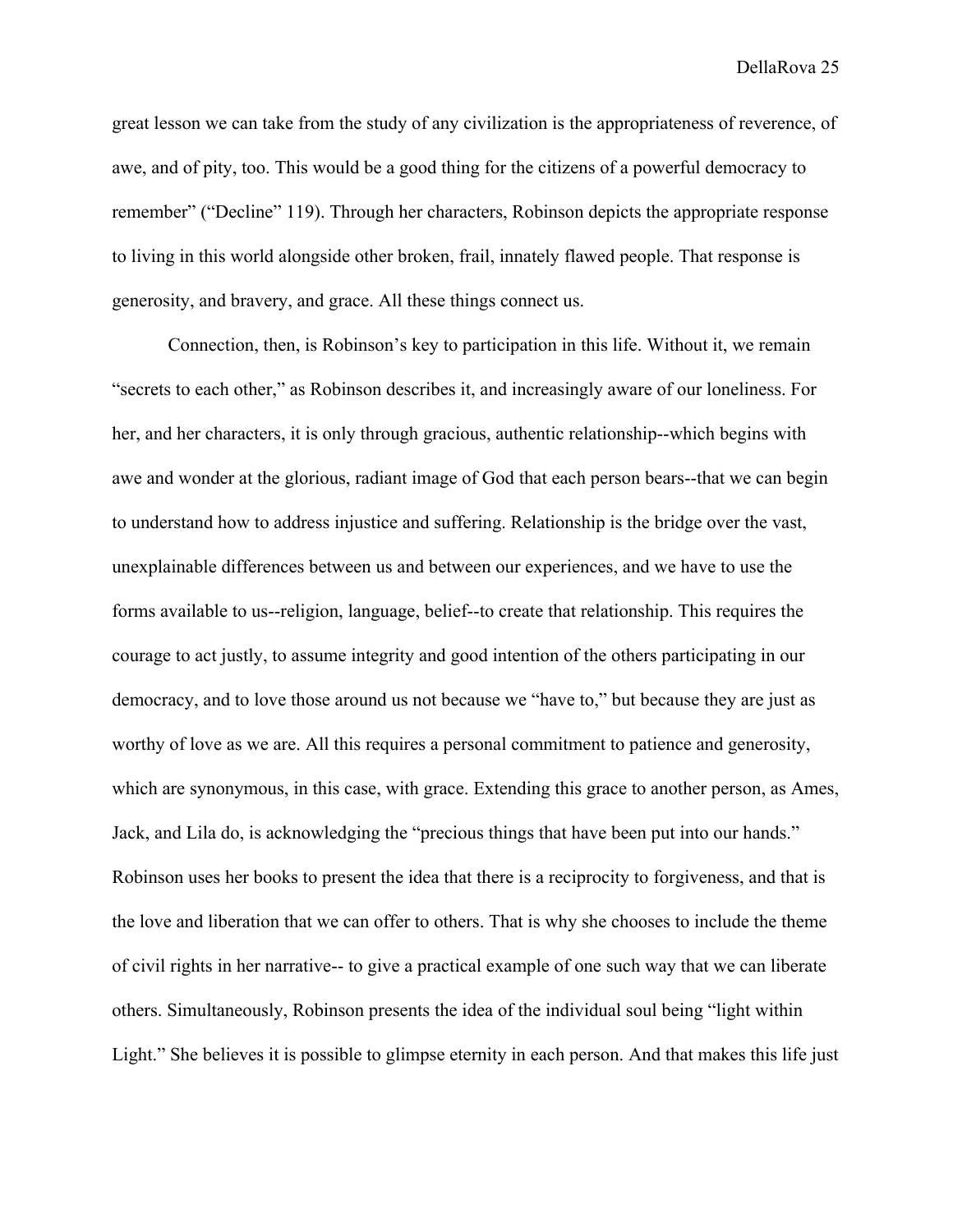as important as the next one—because they aren't so far apart, after all. The human lives we touch in our time on earth are eternally important, and so, therefore, is making what changes we can to reduce injustice, and human suffering. The opportunity to do this presents itself everywhere. We need only the courage to see it.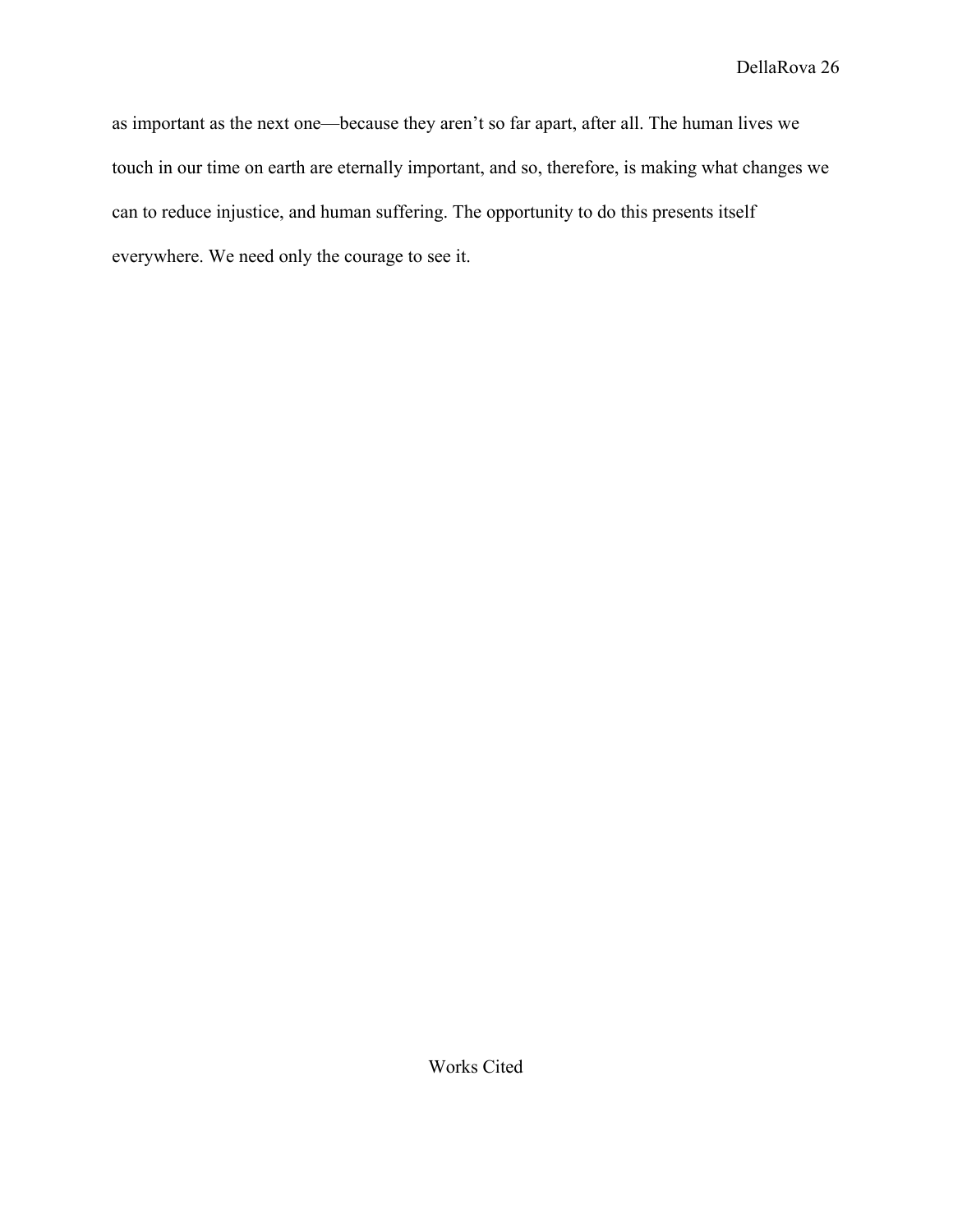- Anderson, David E. "Marilynne Robinson: The Novelist as Theologian." *PBS*, Public Broadcasting Service, 10 May 2013.
- Browne, Neil. "Participatory Grace: Calvinism, Pragmatism, and the Ethics of Grace in Marilynne Robinson's Gilead." *Connotations*, vol. 25, no. 2, 2015, pp. 225–43.
- Douglas, Christopher. "Christian Multiculturalism and Unlearned History in Marilynne Robinson's 'Gilead.'" *NOVEL: A Forum on Fiction,* vol. 44, no. 3, 2011, pp. 333–353.
- Hricková, Mária. "Literature and Learning in Marilynne Robinson's Novel Gilead." *Prague Journal of English Studies* (Berlin; Boston, MA: De Gruyter), vol. 6, no. 1, 2017, pp. 57–78.
- Hungerford, Amy. *Postmodern Belief: American Literature and Religion since 1960.* Princeton University Press, 2010.
- *John Calvin's American Legacy.* Edited by Thomas J. Davis. New York: Oxford University Press, 2010.
- Penner, Erin. "A Response to Addie Bundren: Restoring Generosity to the Language of Civil Discourse in Marilynne Robinson's Lila." *Studies in the Novel,* vol. 50, no. 2, 2018, pp. 277–298.
- "President Obama and Marilynne Robinson: A Conversation in Iowa, Parts I and II." *The Givenness of Things: Essays.* New York: Strauss, Farrar, and Giroux, 2015, pp. 287-312.
- Robinson, Marilynne. "Awakening." *The Givenness of Things: Essays.* New York: Strauss, Farrar, and Giroux, 2015, pp. 92-107.
- Robinson, Marilynne. "Decline." *The Givenness of Things: Essays.* New York: Strauss, Farrar, and Giroux, 2015, pp. 108-123.